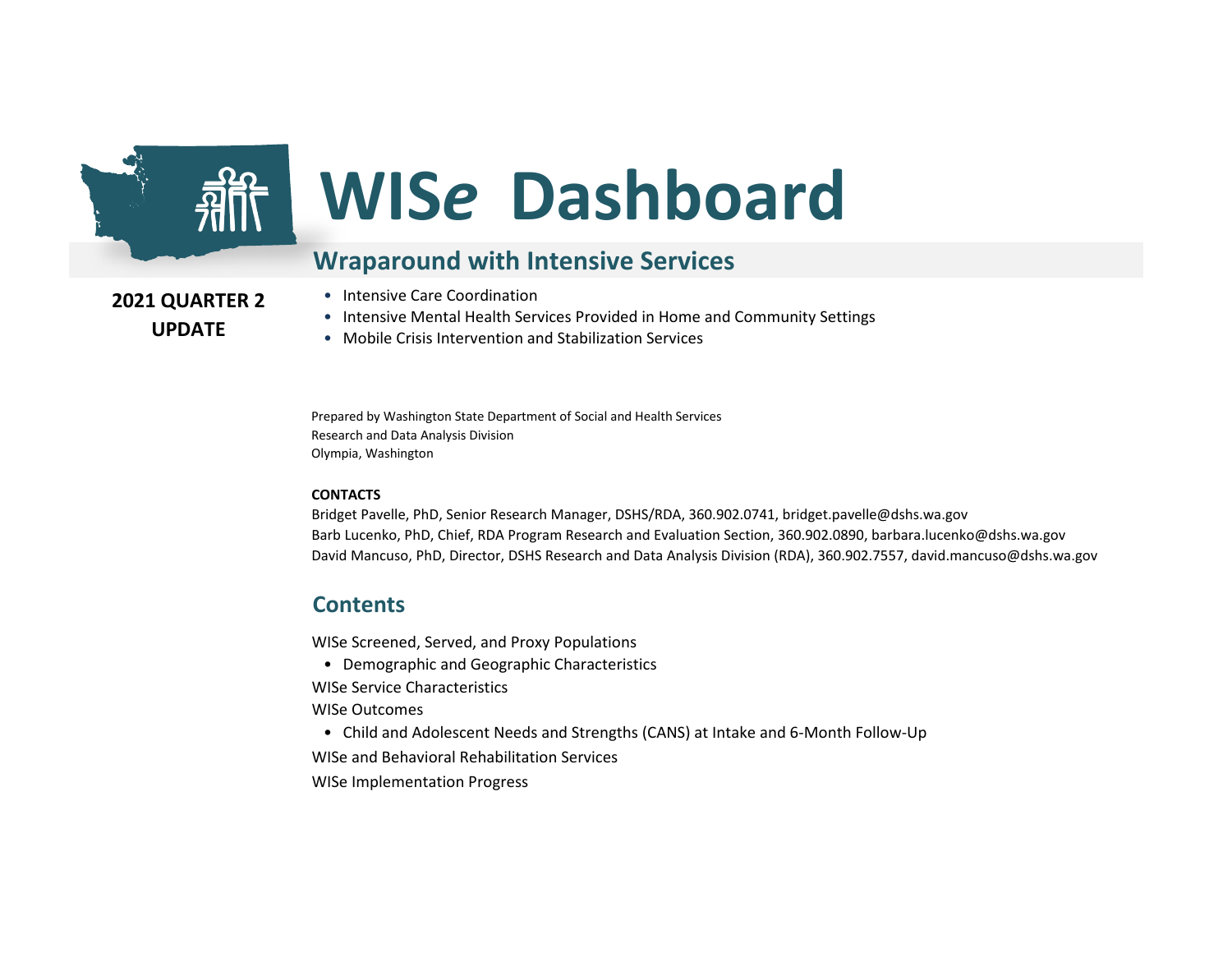# **WIS***e* **Screened, Served, and Proxy Populations**

July 2014 to September 2020 (cumulative since WISe program began)

#### **Demographic and Geographic Characteristics**

|                                                    | <b>SCREENED for WISe</b> |          |                          |                |                          |                |                          |          | <b>SERVED by WISe</b> |          |                   |                |
|----------------------------------------------------|--------------------------|----------|--------------------------|----------------|--------------------------|----------------|--------------------------|----------|-----------------------|----------|-------------------|----------------|
|                                                    | <b>ALL YOUTH</b>         |          | <b>SUBGROUP</b>          |                | <b>SUBGROUP</b>          |                | <b>SUBGROUP</b>          |          | <b>ALL YOUTH</b>      |          |                   |                |
|                                                    | <b>SCREENED FOR</b>      |          | <b>Referral Outcome:</b> |                | <b>Referral Outcome:</b> |                | <b>Referral Outcome:</b> |          | <b>RECEIVING WISe</b> |          | <b>WISe PROXY</b> |                |
|                                                    | <b>WISe SERVICES</b>     |          | Outpatient/Other         |                | <b>CLIP/BRS</b>          |                | <b>WISe</b>              |          | <b>SERVICES</b>       |          | (SFY 2015)        |                |
|                                                    |                          | PERCENT  |                          | <b>PERCENT</b> |                          | <b>PERCENT</b> |                          | PERCENT  |                       | PERCENT  |                   | <b>PERCENT</b> |
|                                                    | <b>NUMBER</b>            | OF TOTAL | <b>NUMBER</b>            | OF TOTAL       | <b>NUMBER</b>            | OF TOTAL       | <b>NUMBER</b>            | OF TOTAL | <b>NUMBER</b>         | OF TOTAL | <b>NUMBER</b>     | OF TOTAL       |
| Gender                                             |                          |          |                          |                |                          |                |                          |          |                       |          |                   |                |
| Female                                             | 7,311                    | 42.3%    | 1,048                    | 43.2%          | 218                      | 36.3%          | 6,045                    | 42.4%    | 5,566                 | 42.6%    | 12,102            | 48.2%          |
| Male                                               | 9,962                    | 57.7%    | 1,379                    | 56.8%          | 383                      | 63.7%          | 8,200                    | 57.6%    | 7,513                 | 57.4%    | 12,988            | 51.8%          |
| <b>Age Group</b>                                   |                          |          |                          |                |                          |                |                          |          |                       |          |                   |                |
| $0 - 4$                                            | 477                      | 2.8%     | 68                       | 2.8%           | 15                       | 2.5%           | 394                      | 2.8%     | 315                   | 2.4%     | 807               | 3.2%           |
| $5 - 11$                                           | 6,724                    | 38.9%    | 989                      | 40.7%          | 160                      | 26.6%          | 5,575                    | 39.1%    | 5,152                 | 39.4%    | 5,269             | 21.0%          |
| $12 - 17$                                          | 9,591                    | 55.5%    | 1,275                    | 52.5%          | 397                      | 66.1%          | 7,919                    | 55.6%    | 7,219                 | 55.2%    | 13,275            | 52.9%          |
| 18-20                                              | 481                      | 2.8%     | 95                       | 3.9%           | 29                       | 4.8%           | 357                      | 2.5%     | 393                   | 3.0%     | 5,739             | 22.9%          |
| Race/Ethnicity                                     |                          |          |                          |                |                          |                |                          |          |                       |          |                   |                |
| Non-Hispanic White                                 | 7,935                    | 45.9%    | 1,139                    | 46.9%          | 205                      | 34.1%          | 6,591                    | 46.3%    | 6,062                 | 46.3%    | 11,603            | 46.2%          |
| Minority                                           | 9,338                    | 54.1%    | 1,288                    | 53.1%          | 396                      | 65.9%          | 7,654                    | 53.7%    | 7,017                 | 53.7%    | 13,487            | 53.8%          |
| Minority Category (not mutually exclusive)         |                          |          |                          |                |                          |                |                          |          |                       |          |                   |                |
| Hispanic                                           | 4,223                    | 24.4%    | 674                      | 27.8%          | 118                      | 19.6%          | 3,431                    | 24.1%    | 3,142                 | 24.0%    | 5,195             | 20.7%          |
| <b>Black</b>                                       | 2,643                    | 15.3%    | 274                      | 11.3%          | 135                      | 22.5%          | 2,234                    | 15.7%    | 2,111                 | 16.1%    | 3,916             | 15.6%          |
| American Indian/Alaska Native                      | 2,523                    | 14.6%    | 346                      | 14.3%          | 148                      | 24.6%          | 2,029                    | 14.2%    | 1,787                 | 13.7%    | 3,725             | 14.8%          |
| Asian/Pacific Islander                             | 1,140                    | 6.6%     | 145                      | 6.0%           | 39                       | 6.5%           | 956                      | 6.7%     | 903                   | 6.9%     | 1,620             | 6.5%           |
| <b>Region</b>                                      |                          |          |                          |                |                          |                |                          |          |                       |          |                   |                |
| <b>Great Rivers</b>                                | 1,321                    | 7.6%     | $-2$                     | $-2$           | $\cdots$ <sup>1</sup>    | $---1$         | 1,126                    | 7.9%     | 1,017                 | 7.8%     | 1,751             | 7.0%           |
| Greater Columbia                                   | 3,039                    | 17.6%    | 553                      | 22.8%          | 92                       | 15.3%          | 2,394                    | 16.8%    | 2,080                 | 15.9%    | 3,265             | 13.0%          |
| <b>King County</b>                                 | 1,500                    | 8.7%     | 82                       | 3.4%           | 102                      | 17.0%          | 1,316                    | 9.2%     | 1,571                 | 12.0%    | 4,525             | 18.0%          |
| North Central                                      | 691                      | 4.0%     | $-2$                     | $---2$         | $\mathbf{L}^{-1}$        | $---1$         | 513                      | 3.6%     | 457                   | 3.5%     | 1,155             | 4.6%           |
| North Sound                                        | 2,354                    | 13.6%    | 350                      | 14.4%          | 102                      | 17.0%          | 1,902                    | 13.4%    | 1,794                 | 13.7%    | 3,287             | 13.1%          |
| <b>Pierce County</b>                               | 2,126                    | 12.3%    | 105                      | 4.3%           | 89                       | 14.8%          | 1,932                    | 13.6%    | 1,723                 | 13.2%    | 3,157             | 12.6%          |
| Salish                                             | 935                      | 5.4%     | 203                      | 8.4%           | 19                       | 3.2%           | 713                      | 5.0%     | 643                   | 4.9%     | 1,401             | 5.6%           |
| Southwest                                          | 1,492                    | 8.6%     | 171                      | 7.0%           | 67                       | 11.1%          | 1,254                    | 8.8%     | 991                   | 7.6%     | 2,037             | 8.1%           |
| Spokane Region                                     | 2,254                    | 13.0%    | 435                      | 17.9%          | 69                       | 11.5%          | 1,750                    | 12.3%    | 1,506                 | 11.5%    | 3,272             | 13.0%          |
| <b>Thurston Mason</b>                              | 1,561                    | 9.0%     | 168                      | 6.9%           | 48                       | 8.0%           | 1,345                    | 9.4%     | 1,297                 | 9.9%     | 1,240             | 4.9%           |
| <b>TOTAL POPULATION with linked data available</b> | 17,273                   |          | 2,427                    |                | 601                      |                | 14,245                   |          | 13,079                |          | 25,090            |                |
| <b>TOTAL POPULATION</b>                            | 17,320                   |          | 2,433                    |                | 605                      |                | 14,282                   |          | 13,147                |          | 25,090            |                |

DATA SOURCE: List of youth screened and referral outcomes from BHAS data, list of youth receiving WISe and in WISe proxy from administrative data (based on service encounters). Characteristics of all three populations from Number of youth receiving WISe services may be underestimated due to data completeness issues.

NOTES: Table presents characteristics of youth screened for WISe and receiving WISe Services in time period identified as well as those in the WISe Proxy in SFY 2015. For youth screened more than once for WISe services, ty into reflects the following hierarchy: (1) WISe; (2) CLIP/BRS; (3) Outpatient/Other. For youth screened for WISe, index month is month of screen (or, in the case of multiple screens, first screen in the date range resultin For youth receiving WISe services, index month is the first month in the date range in which youth received services (even if services began in a prior fiscal year). For youth in WISe proxy, index month is first month of M Regions reflect HCA managed care regions as of January 2019. Region assignment is based on location of residence in index month for proxy, and region of screening or service for screened and served populations. Due to data youth screened and/or served could not yet be linked with administrative data. <sup>1</sup>In order to protect the privacy of individuals, cells in this data product that contain small numbers from 1 to 10 are not displayed. <sup>2</sup>Som been suppressed to ensure that cells with small numbers cannot be recalculated.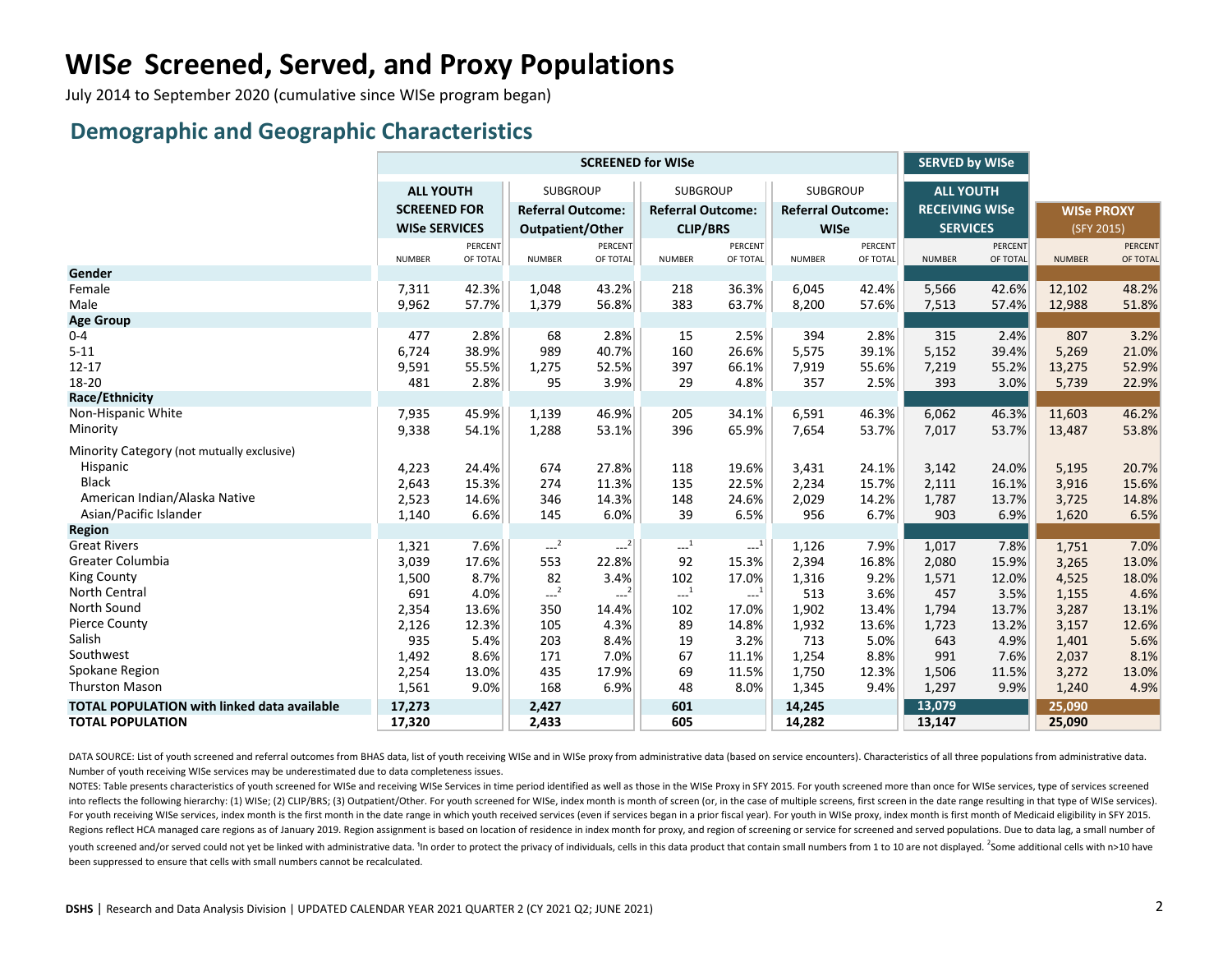# **WIS***e* **Screened, Served, and Proxy Populations**

October 2019 to September 2020 (last 4 quarters of data available)

#### **Demographic and Geographic Characteristics**

|                                                    | <b>SCREENED for WISe</b> |          |                              |                     |                          |          |                          |          | <b>SERVED by WISe</b> |          |                   |          |
|----------------------------------------------------|--------------------------|----------|------------------------------|---------------------|--------------------------|----------|--------------------------|----------|-----------------------|----------|-------------------|----------|
|                                                    | <b>ALL YOUTH</b>         |          | <b>SUBGROUP</b>              |                     | <b>SUBGROUP</b>          |          | <b>SUBGROUP</b>          |          | <b>ALL YOUTH</b>      |          |                   |          |
|                                                    | <b>SCREENED FOR</b>      |          | <b>Referral Outcome:</b>     |                     | <b>Referral Outcome:</b> |          | <b>Referral Outcome:</b> |          | <b>RECEIVING WISe</b> |          | <b>WISe PROXY</b> |          |
|                                                    | <b>WISe SERVICES</b>     |          | Outpatient/Other             |                     | <b>CLIP/BRS</b>          |          | <b>WISe</b>              |          | <b>SERVICES</b>       |          | (SFY 2015)        |          |
|                                                    |                          | PERCENT  |                              | <b>PERCENT</b>      |                          | PERCENT  |                          | PERCENT  |                       | PERCENT  |                   | PERCENT  |
|                                                    | <b>NUMBER</b>            | OF TOTAL | <b>NUMBER</b>                | OF TOTAL            | <b>NUMBER</b>            | OF TOTAL | <b>NUMBER</b>            | OF TOTAL | <b>NUMBER</b>         | OF TOTAL | <b>NUMBER</b>     | OF TOTAL |
| Gender                                             |                          |          |                              |                     |                          |          |                          |          |                       |          |                   |          |
| Female                                             | 2,237                    | 43.0%    | 276                          | 40.0%               | 72                       | 29.6%    | 1,889                    | 44.3%    | 2,637                 | 43.2%    | 12,102            | 48.2%    |
| Male                                               | 2,964                    | 57.0%    | 414                          | 60.0%               | 171                      | 70.4%    | 2,379                    | 55.7%    | 3,470                 | 56.8%    | 12,988            | 51.8%    |
| <b>Age Group</b>                                   |                          |          |                              |                     |                          |          |                          |          |                       |          |                   |          |
| $0 - 4$                                            | 239                      | 4.6%     | $\overline{\phantom{a}^{2}}$ | $-2$                | $\cdots$ <sup>1</sup>    | $-1$     | 212                      | 5.0%     | 209                   | 3.4%     | 807               | 3.2%     |
| $5 - 11$                                           | 2,034                    | 39.1%    | 299                          | 43.3%               | 67                       | 27.6%    | 1,668                    | 39.1%    | 2,413                 | 39.5%    | 5,269             | 21.0%    |
| $12 - 17$                                          | 2,769                    | 53.2%    | 338                          | 49.0%               | 159                      | 65.4%    | 2,272                    | 53.2%    | 3,231                 | 52.9%    | 13,275            | 52.9%    |
| 18-20                                              | 159                      | 3.1%     | $-2$                         | $---2$              | $-2$                     | $-2$     | 116                      | 2.7%     | 254                   | 4.2%     | 5,739             | 22.9%    |
| Race/Ethnicity                                     |                          |          |                              |                     |                          |          |                          |          |                       |          |                   |          |
| Non-Hispanic White                                 | 2,449                    | 47.1%    | 325                          | 47.1%               | 93                       | 38.3%    | 2,031                    | 47.6%    | 2,917                 | 47.8%    | 11,603            | 46.2%    |
| Minority                                           | 2,752                    | 52.9%    | 365                          | 52.9%               | 150                      | 61.7%    | 2,237                    | 52.4%    | 3,190                 | 52.2%    | 13,487            | 53.8%    |
| Minority Category (not mutually exclusive)         |                          |          |                              |                     |                          |          |                          |          |                       |          |                   |          |
| Hispanic                                           | 1,182                    | 22.7%    | 197                          | 28.6%               | 47                       | 19.3%    | 938                      | 22.0%    | 1,391                 | 22.8%    | 5,195             | 20.7%    |
| <b>Black</b>                                       | 869                      | 16.7%    | 93                           | 13.5%               | 49                       | 20.2%    | 727                      | 17.0%    | 1,011                 | 16.6%    | 3,916             | 15.6%    |
| American Indian/Alaska Native                      | 747                      | 14.4%    | 84                           | 12.2%               | 61                       | 25.1%    | 602                      | 14.1%    | 821                   | 13.4%    | 3,725             | 14.8%    |
| Asian/Pacific Islander                             | 352                      | 6.8%     | 50                           | 7.2%                | 12                       | 4.9%     | 290                      | 6.8%     | 409                   | 6.7%     | 1,620             | 6.5%     |
| <b>Region</b>                                      |                          |          |                              |                     |                          |          |                          |          |                       |          |                   |          |
| <b>Great Rivers</b>                                | 458                      | 8.8%     | $-2$                         | $---2$              | $\cdots$ <sup>1</sup>    | $-1$     | 389                      | 9.1%     | 571                   | 9.3%     | 1,751             | 7.0%     |
| Greater Columbia                                   | 736                      | 14.2%    | 151                          | 21.9%               | 19                       | 7.8%     | 566                      | 13.3%    | 823                   | 13.5%    | 3,265             | 13.0%    |
| <b>King County</b>                                 | 556                      | 10.7%    | 14                           | 2.0%                | 32                       | 13.2%    | 510                      | 11.9%    | 855                   | 14.0%    | 4,525             | 18.0%    |
| North Central                                      | 201                      | 3.9%     | $-2$                         | $---2$              | $\mathbf{L}^{-1}$        | $-1$     | 136                      | 3.2%     | 186                   | 3.0%     | 1,155             | 4.6%     |
| North Sound                                        | 756                      | 14.5%    | 45                           | 6.5%                | 34                       | 14.0%    | 677                      | 15.9%    | 897                   | 14.7%    | 3,287             | 13.1%    |
| <b>Pierce County</b>                               | 686                      | 13.2%    | 96                           | 13.9%               | 13                       | 5.3%     | 577                      | 13.5%    | 701                   | 11.5%    | 3,157             | 12.6%    |
| Salish                                             | 341                      | 6.6%     | $-2$                         | $---2$              | $-1$                     | $-1$     | 269                      | 6.3%     | 385                   | 6.3%     | 1,401             | 5.6%     |
| Southwest                                          | 382                      | 7.3%     | 51                           | 7.4%                | 18                       | 7.4%     | 313                      | 7.3%     | 436                   | 7.1%     | 2,037             | 8.1%     |
| Spokane Region                                     | 804                      | 15.5%    | 136                          | 19.7%               | 97                       | 39.9%    | 571                      | 13.4%    | 769                   | 12.6%    | 3,272             | 13.0%    |
| <b>Thurston Mason</b>                              | 281                      | 5.4%     | $\sim$ <sup>1</sup>          | $\sim$ <sup>1</sup> | $-2$                     | $-2$     | 260                      | 6.1%     | 484                   | 7.9%     | 1,240             | 4.9%     |
| <b>TOTAL POPULATION with linked data available</b> | 5,201                    |          | 690                          |                     | 243                      |          | 4,268                    |          | 6,107                 |          | 25,090            |          |
| <b>TOTAL POPULATION</b>                            | 5,216                    |          | 693                          |                     | 243                      |          | 4,280                    |          | 6,134                 |          | 25,090            |          |

DATA SOURCE: List of youth screened and referral outcomes from BHAS data, list of youth receiving WISe and in WISe proxy from administrative data (based on service encounters). Characteristics of all three populations from Number of youth receiving WISe services may be underestimated due to data completeness issues.

NOTES: Table presents characteristics of youth screened for WISe and receiving WISe Services in time period identified as well as those in the WISe Proxy in SFY 2015. For youth screened more than once for WISe services, ty into reflects the following hierarchy: (1) WISe; (2) CLIP/BRS; (3) Outpatient/Other. For youth screened for WISe, index month is month of screen (or, in the case of multiple screens, first screen in the date range resultin For youth receiving WISe services, index month is the first month in the date range in which youth received services (even if services began in a prior fiscal year). For youth in WISe proxy, index month is first month of M Regions reflect HCA managed care regions as of January 2019. Region assignment is based on location of residence in index month for proxy, and region of screening or service for screened and served populations. Due to data youth screened and/or served could not yet be linked with administrative data. <sup>1</sup>In order to protect the privacy of individuals, cells in this data product that contain small numbers from 1 to 10 are not displayed. Some a been suppressed to ensure that cells with small numbers cannot be recalculated.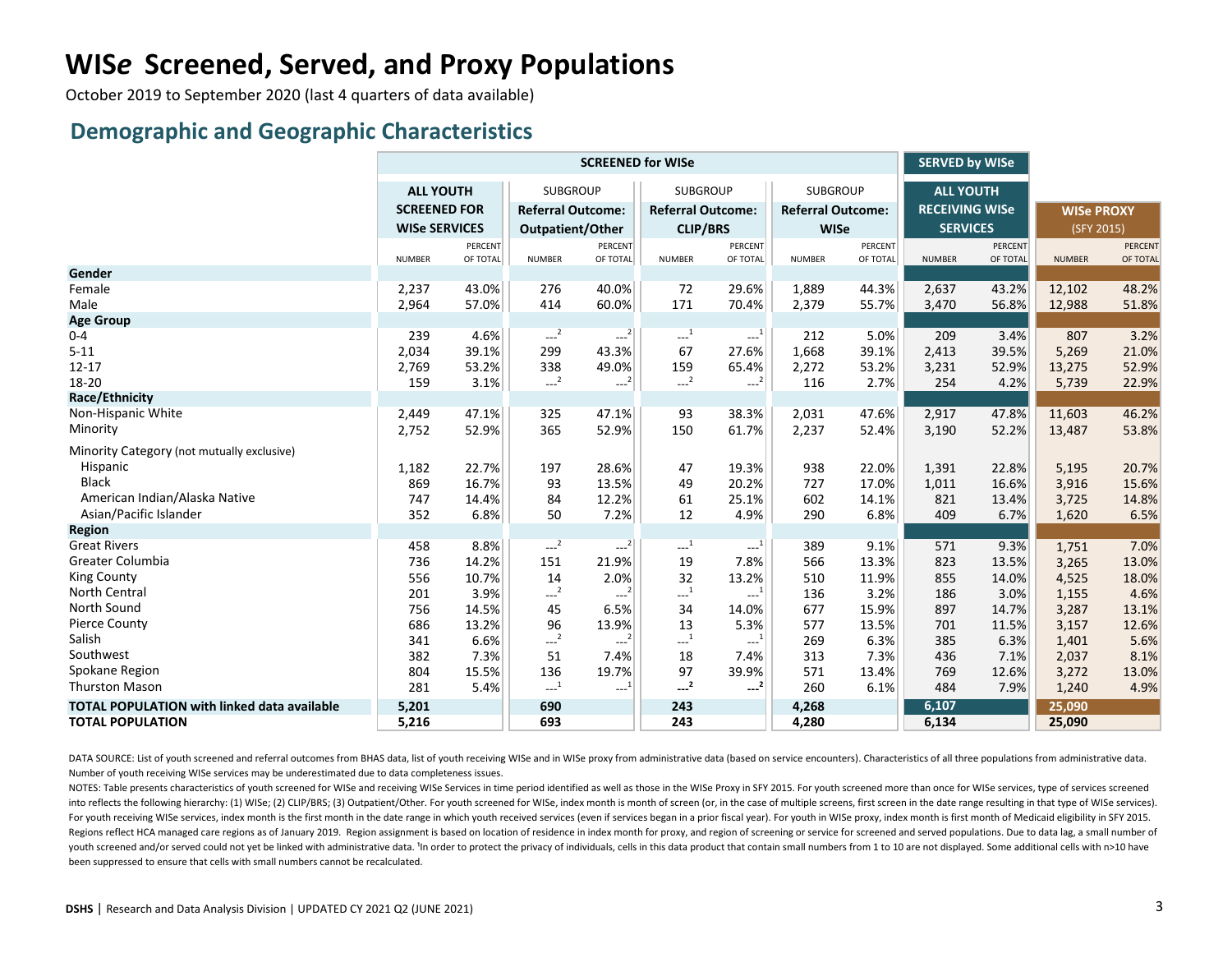July 2014 to September 2020 (cumulative since WISe program began)

|                                                                          | <b>WASHINGTON</b>        |         | <b>BY REGION ▶</b>  |         |                         |         |                    |           |                      |         |                    |           |
|--------------------------------------------------------------------------|--------------------------|---------|---------------------|---------|-------------------------|---------|--------------------|-----------|----------------------|---------|--------------------|-----------|
|                                                                          | <b>ALL WISe SERVICES</b> |         | <b>Great Rivers</b> |         | <b>Greater Columbia</b> |         | <b>King County</b> |           | <b>North Central</b> |         | <b>North Sound</b> |           |
|                                                                          | <b>NUMBER</b>            | PERCENT | <b>NUMBER</b>       | PERCENT | <b>NUMBER</b>           | PERCENT | <b>NUMBER</b>      | PERCENT   | <b>NUMBER</b>        | PERCENT | <b>NUMBER</b>      | PERCENT   |
| <b>Program Totals</b>                                                    | WISe began 7/2014        |         | WISe began 8/2014   |         | WISe began 7/2014       |         | WISe began 4/2016  |           | WISe began 1/2016    |         | WISe began 7/2014  |           |
| WISe Clients (unduplicated)                                              | 13,147                   |         | 1,025               |         | 2,087                   |         | 1,587              |           | 456                  |         | 1,787              |           |
| Service Months                                                           | 122,591                  |         | 9,774               |         | 19,881                  |         | 13,800             |           | 3,963                |         | 17,827             |           |
| <b>Service Encounters</b>                                                | 1,495,696                |         | 129,641             |         | 223,329                 |         | 123,275            |           | 38,586               |         | 235,066            |           |
| Hours per Month                                                          | 11.3                     |         | 10.9                |         | 8.7                     |         | 7.1                |           | 7.7                  |         | 12.3               |           |
| Median Length of Stay (months)                                           | $\overline{7}$           |         | $\overline{7}$      |         | 6                       |         | 5                  |           | 6                    |         | 10                 |           |
| Service Location - Average number of hours per WISe service month        |                          |         |                     |         |                         |         |                    |           |                      |         |                    |           |
| Outpatient                                                               | 3.3                      | 29.2%   | 4.1                 | 37.8%   | 4.0                     | 45.1%   | 3.4                | 47.7%     | 3.2                  | 41.1%   | 3.8                | 31.1%     |
| Home                                                                     | 3.9                      | 34.4%   | 2.8                 | 25.8%   | 2.0                     | 22.9%   | 0.9                | 12.1%     | 2.1                  | 27.3%   | 4.1                | 33.1%     |
| Other                                                                    | 3.1                      | 27.5%   | 2.8                 | 25.1%   | 1.9                     | 21.1%   | 2.0                | 28.1%     | 1.2                  | 15.4%   | 3.6                | 29.5%     |
| School                                                                   | 0.8                      | 7.1%    | 1.0                 | 9.0%    | 0.7                     | 8.2%    | 0.7                | 9.4%      | 1.1                  | 14.3%   | 0.6                | 5.0%      |
| <b>Residential Care Setting</b>                                          | 0.2                      | 1.4%    | 0.1                 | 0.9%    | 0.2                     | 1.7%    | 0.2                | 2.7%      | 0.1                  | 1.2%    | 0.1                | 1.1%      |
| <b>Correctional Facility</b>                                             | 0.0                      | 0.4%    | 0.2                 | 1.4%    | 0.1                     | 1.1%    | 0.0                | $< 0.1\%$ | 0.1                  | 0.7%    | 0.0                | 0.2%      |
| <b>Service Modality - Average number of hours per WISe service month</b> |                          |         |                     |         |                         |         |                    |           |                      |         |                    |           |
| Individual Tx/Other Intensive Services                                   | 4.2                      | 36.9%   | 4.6                 | 42.3%   | 3.2                     | 36.9%   | 2.7                | 37.7%     | 2.5                  | 32.7%   | 2.6                | 20.8%     |
| <b>Individual Treatment Services</b>                                     | 3.7                      | 33.0%   | 4.6                 | 42.0%   | 3.1                     | 35.1%   | 2.7                | 37.6%     | 2.4                  | 31.5%   | 2.6                | 20.7%     |
| <b>Other Intensive Services</b>                                          | 0.4                      | 3.8%    | 0.0                 | 0.3%    | 0.2                     | 1.8%    | 0.0                | 0.1%      | 0.1                  | 1.2%    | 0.0                | $< 0.1\%$ |
| Care Coord./Child & Family Team Mtg.                                     | 2.9                      | 25.9%   | 2.2                 | 20.2%   | 2.5                     | 28.9%   | 1.9                | 26.7%     | $1.2$                | 15.4%   | 5.8                | 46.6%     |
| <b>Care Coordination Services</b>                                        | 1.2                      | 10.2%   | 0.4                 | 4.1%    | 1.1                     | 12.8%   | 1.0                | 14.4%     | 0.1                  | 1.2%    | 3.0                | 24.1%     |
| Child And Family Team Meeting                                            | 1.8                      | 15.6%   | 1.8                 | 16.2%   | 1.4                     | 16.1%   | 0.9                | 12.3%     | 1.1                  | 14.2%   | 2.8                | 22.6%     |
| <b>Peer Support</b>                                                      | 2.0                      | 17.9%   | 1.9                 | 17.0%   | 1.3                     | 14.5%   | 1.2                | 16.4%     | 3.2                  | 41.1%   | 1.8                | 14.6%     |
| <b>Family Treatment</b>                                                  | 0.9                      | 8.0%    | 0.7                 | 6.6%    | 0.4                     | 4.5%    | 0.6                | 8.0%      | 0.2                  | 2.0%    | 0.9                | 7.4%      |
| <b>Crisis Services</b>                                                   | 0.3                      | 2.6%    | 0.4                 | 3.6%    | 0.2                     | 2.7%    | 0.1                | 1.5%      | 0.1                  | 1.1%    | 0.2                | 1.5%      |
| <b>Other Mental Health Services</b>                                      | 0.8                      | 7.5%    | 0.9                 | 7.8%    | 0.9                     | 9.9%    | 0.6                | 9.1%      | 0.5                  | 7.1%    | 1.0                | 8.4%      |
| <b>Medication Management</b>                                             | 0.1                      | 1.3%    | 0.2                 | 1.4%    | 0.2                     | 2.0%    | 0.1                | 1.5%      | 0.1                  | 1.5%    | 0.2                | 1.5%      |
| Intake Evaluation                                                        | 0.2                      | 1.6%    | 0.3                 | 2.3%    | 0.1                     | 1.6%    | 0.1                | 1.6%      | 0.1                  | 1.3%    | 0.2                | 1.4%      |
| <b>Rehabilitation Case Management</b>                                    | 0.1                      | 0.6%    | 0.1                 | 0.8%    | 0.1                     | 1.1%    | 0.0                | < 0.1%    | 0.1                  | 1.4%    | 0.0                | < 0.1%    |
| <b>Group Treatment Services</b>                                          | 0.2                      | 1.6%    | 0.1                 | 0.6%    | 0.2                     | 2.8%    | 0.2                | 2.2%      | 0.0                  | 0.5%    | 0.2                | 1.4%      |
| Therapeutic Psychoeducation                                              | 0.1                      | 0.7%    | 0.0                 | < 0.1%  | 0.0                     | 0.5%    | 0.0                | 0.3%      | 0.0                  | 0.2%    | 0.3                | 2.6%      |
| Interpreter Services                                                     | 0.0                      | 0.1%    | 0.0                 | 0.1%    | 0.0                     | 0.2%    | 0.0                | 0.3%      | 0.0                  | 0.2%    | 0.0                | 0.3%      |
| <b>Medication Monitoring</b>                                             | 0.0                      | < 0.1%  | 0.0                 | < 0.1%  | 0.0                     | < 0.1%  | 0.0                | < 0.1%    | 0.0                  | < 0.1%  | 0.0                | < 0.1%    |
| <b>Involuntary Treatment Investigation</b>                               | 0.0                      | 0.2%    | 0.0                 | 0.1%    | 0.0                     | 0.1%    | 0.0                | < 0.1%    | 0.0                  | 0.2%    | 0.0                | 0.1%      |
| Psychological Assessment                                                 | 0.0                      | 0.2%    | 0.1                 | 1.2%    | 0.0                     | < 0.1%  | 0.0                | 0.2%      | 0.0                  | 0.1%    | 0.0                | 0.1%      |
| <b>Engagement And Outreach</b>                                           | 0.0                      | < 0.1%  | 0.0                 | < 0.1%  | 0.0                     | < 0.1%  | 0.0                | < 0.1%    | 0.0                  | < 0.1%  | 0.0                | < 0.1%    |
| All Other Services                                                       | 0.1                      | 1.1%    | 0.1                 | 1.1%    | 0.1                     | 1.5%    | 0.2                | 2.8%      | 0.1                  | 1.7%    | 0.1                | 0.9%      |
| Substance Use Disorder Services <sup>1</sup>                             | 0.1                      | 1.2%    | 0.3                 | 2.4%    | 0.2                     | 2.6%    | 0.0                | 0.6%      | 0.0                  | 0.6%    | 0.1                | 0.6%      |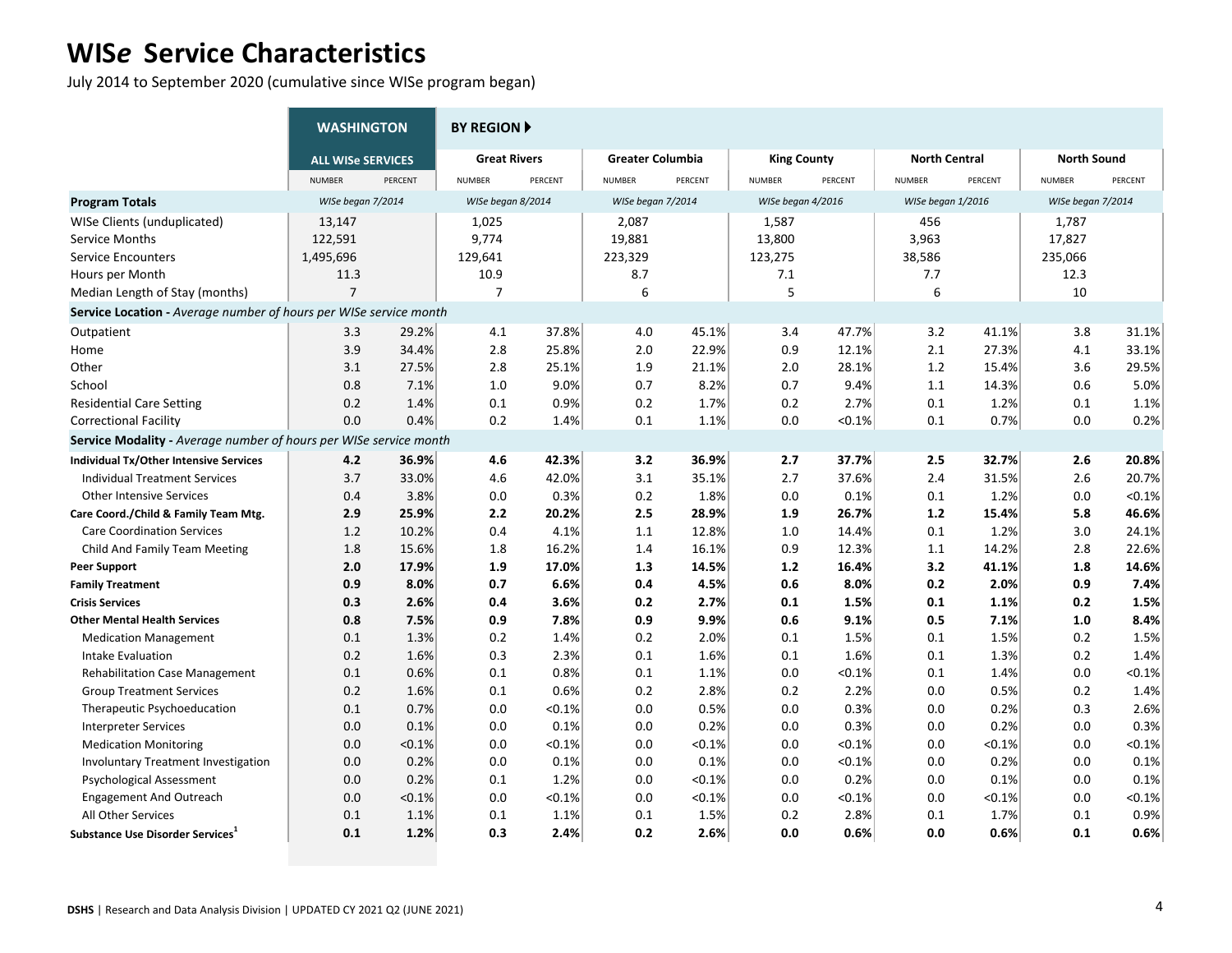July 2014 to September 2020 (cumulative since WISe program began)

| Continued from previous page                                      | <b>WASHINGTON</b>        |         | <b>BY REGION ▶</b>   |         |                   |         |                   |         |                       |         |                       |         |
|-------------------------------------------------------------------|--------------------------|---------|----------------------|---------|-------------------|---------|-------------------|---------|-----------------------|---------|-----------------------|---------|
|                                                                   | <b>ALL WISe SERVICES</b> |         | <b>Pierce County</b> |         | Salish            |         | Southwest         |         | <b>Spokane Region</b> |         | <b>Thurston Mason</b> |         |
|                                                                   | <b>NUMBER</b>            | PERCENT | <b>NUMBER</b>        | PERCENT | <b>NUMBER</b>     | PERCENT | <b>NUMBER</b>     | PERCENT | <b>NUMBER</b>         | PERCENT | <b>NUMBER</b>         | PERCENT |
| <b>Program Totals</b>                                             | WISe began 7/2014        |         | WISe began 7/2014    |         | WISe began 5/2016 |         | WISe began 8/2014 |         | WISe began 6/2015     |         | WISe began 7/2014     |         |
| WISe Clients (unduplicated)                                       | 13,147                   |         | 1,741                |         | 637               |         | 991               |         | 1,527                 |         | 1,309                 |         |
| Service Months                                                    | 122,591                  |         | 14,865               |         | 6,078             |         | 9.768             |         | 14,998                |         | 11,637                |         |
| <b>Service Encounters</b>                                         | 1,495,696                |         | 189,866              |         | 71,882            |         | 130,803           |         | 199,822               |         | 153,426               |         |
| Hours per Month                                                   | 11.3                     |         | 16.5                 |         | 10.9              |         | 13.3              |         | 11.9                  |         | 12.2                  |         |
| Median Length of Stay (months)                                    | $\overline{7}$           |         | 6                    |         | 7                 |         | 8                 |         | $\overline{7}$        |         | 6                     |         |
| Service Location - Average number of hours per WISe service month |                          |         |                      |         |                   |         |                   |         |                       |         |                       |         |
| Outpatient                                                        | 3.3                      | 29.2%   | 1.7                  | 10.6%   | 4.3               | 39.0%   | 1.8               | 13.5%   | 4.7                   | 39.6%   | 2.0                   | 16.7%   |
| Home                                                              | 3.9                      | 34.4%   | 8.5                  | 51.6%   | 2.3               | 21.0%   | 6.0               | 44.9%   | 3.6                   | 30.4%   | 5.4                   | 43.8%   |
| Other                                                             | 3.1                      | 27.5%   | 5.3                  | 32.1%   | 3.4               | 31.6%   | 4.4               | 33.3%   | 2.1                   | 18.0%   | 3.9                   | 31.5%   |
| School                                                            | 0.8                      | 7.1%    | 0.7                  | 4.5%    | 0.8               | 7.3%    | 1.0               | 7.6%    | 1.0                   | 8.7%    | 0.9                   | 7.0%    |
| <b>Residential Care Setting</b>                                   | 0.2                      | 1.4%    | 0.2                  | 1.1%    | 0.1               | 0.6%    | 0.1               | 0.7%    | 0.4                   | 3.2%    | 0.1                   | 0.6%    |
| <b>Correctional Facility</b>                                      | 0.0                      | 0.4%    | 0.0                  | 0.1%    | 0.1               | 0.5%    | 0.0               | < 0.1%  | 0.0                   | 0.1%    | 0.1                   | 0.5%    |
| Service Modality - Average number of hours per WISe service month |                          |         |                      |         |                   |         |                   |         |                       |         |                       |         |
| Individual Tx/Other Intensive Services                            | 4.2                      | 36.9%   | 6.7                  | 40.8%   | 4.5               | 40.9%   | 6.7               | 50.6%   | 5.4                   | 45.8%   | 3.1                   | 25.6%   |
| <b>Individual Treatment Services</b>                              | 3.7                      | 33.0%   | 6.5                  | 39.6%   | 2.5               | 23.3%   | 6.7               | 50.4%   | 3.7                   | 31.2%   | 2.4                   | 19.6%   |
| <b>Other Intensive Services</b>                                   | 0.4                      | 3.8%    | 0.2                  | 1.2%    | 1.9               | 17.6%   | 0.0               | 0.2%    | 1.7                   | 14.5%   | 0.7                   | 6.0%    |
| Care Coord./Child & Family Team Mtg.                              | 2.9                      | 25.9%   | 2.5                  | 14.9%   | 2.3               | 21.1%   | 2.3               | 17.3%   | 2.0                   | 16.8%   | 4.5                   | 36.4%   |
| <b>Care Coordination Services</b>                                 | 1.2                      | 10.2%   | 0.4                  | 2.2%    | 0.7               | 6.8%    | 0.4               | 3.0%    | 0.8                   | 6.8%    | 1.9                   | 15.9%   |
| Child And Family Team Meeting                                     | 1.8                      | 15.6%   | 2.1                  | 12.7%   | 1.6               | 14.3%   | 1.9               | 14.3%   | 1.2                   | 10.0%   | 2.5                   | 20.5%   |
| <b>Peer Support</b>                                               | 2.0                      | 17.9%   | 3.9                  | 23.7%   | 1.8               | 16.3%   | 1.8               | 13.7%   | 2.1                   | 17.8%   | 2.3                   | 18.9%   |
| <b>Family Treatment</b>                                           | 0.9                      | 8.0%    | 2.1                  | 12.9%   | 1.0               | 8.8%    | 1.0               | 7.6%    | 0.5                   | 4.4%    | 1.4                   | 11.7%   |
| <b>Crisis Services</b>                                            | 0.3                      | 2.6%    | 0.6                  | 3.5%    | 0.1               | 1.3%    | 0.6               | 4.4%    | 0.3                   | 2.9%    | 0.2                   | 1.5%    |
| <b>Other Mental Health Services</b>                               | 0.8                      | 7.5%    | 0.6                  | 3.8%    | 1.0               | 8.7%    | 0.7               | 5.2%    | 1.4                   | 11.6%   | 0.6                   | 4.5%    |
| <b>Medication Management</b>                                      | 0.1                      | 1.3%    | 0.1                  | 0.9%    | 0.1               | 1.1%    | 0.2               | 1.7%    | 0.1                   | 1.2%    | 0.1                   | 0.6%    |
| Intake Evaluation                                                 | 0.2                      | 1.6%    | 0.3                  | 1.8%    | 0.1               | 0.8%    | 0.3               | 2.2%    | 0.2                   | 1.6%    | 0.2                   | 1.4%    |
| <b>Rehabilitation Case Management</b>                             | 0.1                      | 0.6%    | 0.0                  | 0.2%    | 0.2               | 2.2%    | 0.0               | 0.2%    | 0.0                   | 0.4%    | 0.2                   | 1.5%    |
| <b>Group Treatment Services</b>                                   | 0.2                      | 1.6%    | 0.0                  | < 0.1%  | 0.0               | 0.4%    | 0.0               | < 0.1%  | 0.7                   | 5.6%    | 0.0                   | 0.1%    |
| Therapeutic Psychoeducation                                       | 0.1                      | 0.7%    | 0.0                  | < 0.1%  | 0.3               | 3.2%    | 0.0               | 0.2%    | 0.0                   | 0.3%    | 0.0                   | < 0.1%  |
| <b>Interpreter Services</b>                                       | 0.0                      | 0.1%    | 0.0                  | < 0.1%  | 0.0               | 0.0%    | 0.0               | < 0.1%  | 0.0                   | < 0.1%  | 0.0                   | < 0.1%  |
| <b>Medication Monitoring</b>                                      | 0.0                      | < 0.1%  | 0.0                  | < 0.1%  | 0.0               | 0.0%    | 0.0               | < 0.1%  | 0.0                   | < 0.1%  | 0.0                   | < 0.1%  |
| Involuntary Treatment Investigation                               | 0.0                      | 0.2%    | 0.0                  | 0.1%    | 0.1               | 0.5%    | 0.0               | < 0.1%  | 0.0                   | 0.3%    | 0.0                   | 0.1%    |
| <b>Psychological Assessment</b>                                   | 0.0                      | 0.2%    | 0.0                  | < 0.1%  | 0.0               | < 0.1%  | 0.0               | < 0.1%  | 0.1                   | 0.6%    | 0.0                   | < 0.1%  |
| <b>Engagement And Outreach</b>                                    | 0.0                      | < 0.1%  | 0.0                  | < 0.1%  | 0.0               | < 0.1%  | 0.0               | < 0.1%  | 0.0                   | < 0.1%  | 0.0                   | < 0.1%  |
| All Other Services                                                | 0.1                      | 1.1%    | 0.1                  | 0.6%    | 0.1               | 0.5%    | 0.1               | 0.6%    | 0.2                   | 1.5%    | 0.1                   | 0.5%    |
| Substance Use Disorder Services                                   | 0.1                      | 1.2%    | 0.1                  | 0.4%    | 0.3               | 2.8%    | 0.2               | 1.2%    | 0.1                   | 0.7%    | 0.2                   | 1.4%    |

**DATA SOURCE:** Administrative data (ProviderOne).

NOTES: WISe services include WISe service encounters recorded in P1 data system, including all behavioral health outpatient services received in a month with at least one "U8"mental health service. Region information is di Behavioral Health Organization (BHO) and IMC boundaries. Youth served in more than one region during the report date range have been allocated to the region in which they received the greatest number of WISe "U8" service e range. Service months and service encounters for youth served in more than one region during a month have been allocated to the region in which they received the greatest number of WISe service months during the month. No Median lifetable length of stay shown for episodes of WISe services starting in time period specified. 'Because SUD data is not available prior to April 2016, SUD services are underreported.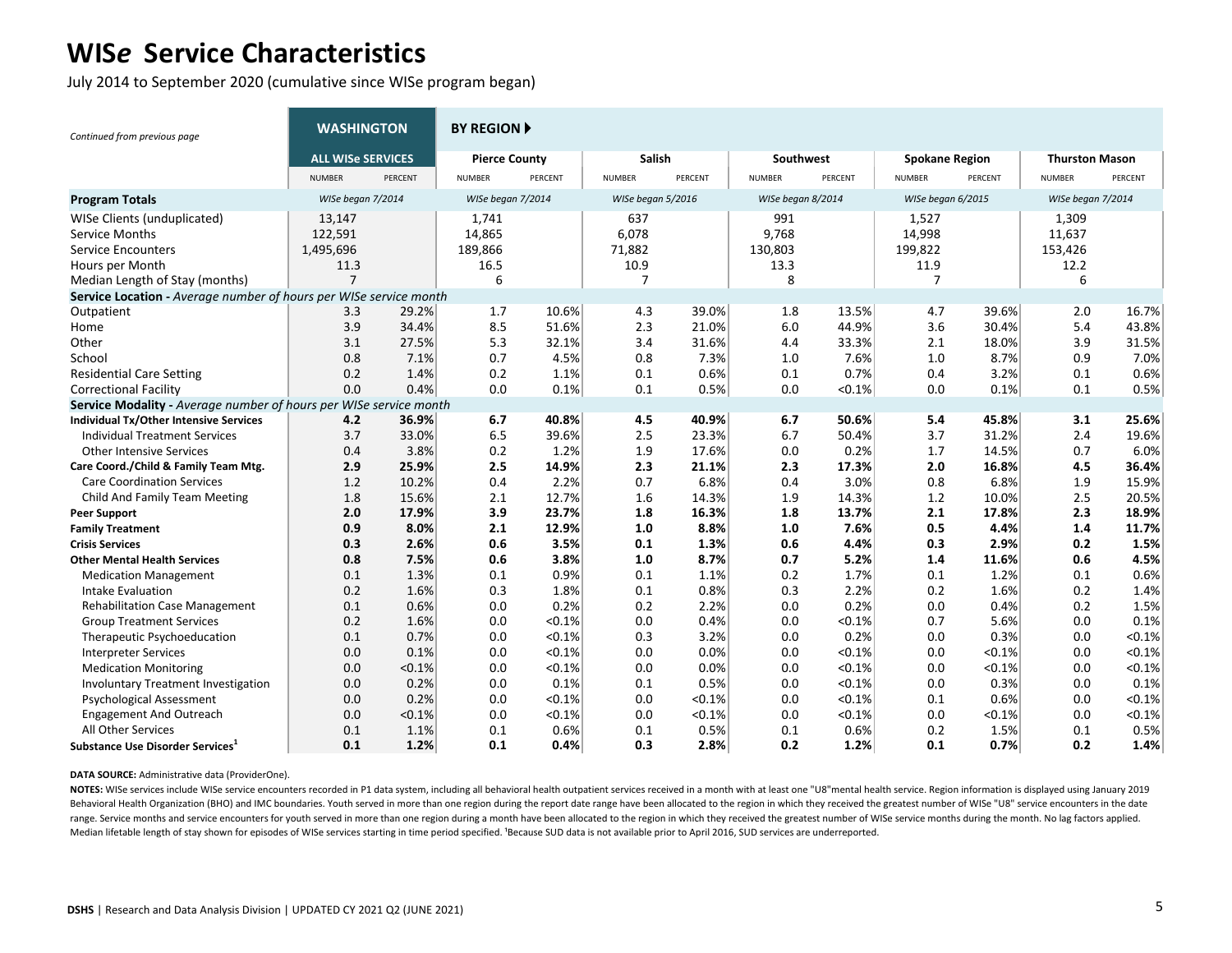October 2019 to September 2020 (last 4 quarters of data available)

|                                                                   | <b>WASHINGTON</b>        |         | <b>BY REGION F</b>  |         |                         |         |                    |         |                      |           |                    |           |
|-------------------------------------------------------------------|--------------------------|---------|---------------------|---------|-------------------------|---------|--------------------|---------|----------------------|-----------|--------------------|-----------|
|                                                                   | <b>ALL WISe SERVICES</b> |         | <b>Great Rivers</b> |         | <b>Greater Columbia</b> |         | <b>King County</b> |         | <b>North Central</b> |           | <b>North Sound</b> |           |
|                                                                   | <b>NUMBER</b>            | PERCENT | <b>NUMBER</b>       | PERCENT | <b>NUMBER</b>           | PERCENT | <b>NUMBER</b>      | PERCENT | <b>NUMBER</b>        | PERCENT   | <b>NUMBER</b>      | PERCENT   |
| <b>Program Totals</b>                                             |                          |         |                     |         |                         |         |                    |         |                      |           |                    |           |
| WISe Clients (unduplicated)                                       | 6,134                    |         | 575                 |         | 831                     |         | 859                |         | 186                  |           | 899                |           |
| Service Months                                                    | 34,770                   |         | 3,475               |         | 4,842                   |         | 4,153              |         | 1,046                |           | 5,291              |           |
| <b>Service Encounters</b>                                         | 420,234                  |         | 42,610              |         | 61,485                  |         | 36,797             |         | 11,300               |           | 60,782             |           |
| Hours per Month                                                   | 9.9                      |         | 9.7                 |         | 9.2                     |         | 6.7                |         | 7.6                  |           | 9.6                |           |
| Median Length of Stay (months)                                    | $\overline{7}$           |         | $\overline{7}$      |         | 6                       |         | 4                  |         | 4                    |           | 11                 |           |
| Service Location - Average number of hours per WISe service month |                          |         |                     |         |                         |         |                    |         |                      |           |                    |           |
| Outpatient                                                        | 2.3                      | 22.9%   | 2.3                 | 24.0%   | 2.8                     | 30.2%   | 2.1                | 31.4%   | 2.1                  | 27.9%     | 3.6                | 37.8%     |
| Home                                                              | 3.2                      | 32.3%   | 3.1                 | 32.3%   | 2.6                     | 28.6%   | 0.8                | 12.2%   | 3.8                  | 49.5%     | 2.5                | 26.1%     |
| Other                                                             | 3.7                      | 37.2%   | 3.4                 | 34.4%   | 2.9                     | 31.7%   | 3.2                | 47.0%   | 0.8                  | 11.2%     | 2.9                | 30.7%     |
| School                                                            | 0.5                      | 5.4%    | 0.8                 | 8.0%    | 0.6                     | 6.3%    | 0.4                | 6.6%    | 0.7                  | 9.8%      | 0.4                | 3.8%      |
| <b>Residential Care Setting</b>                                   | 0.2                      | 2.2%    | 0.1                 | 1.1%    | 0.3                     | 3.1%    | 0.2                | 2.8%    | 0.1                  | 1.6%      | 0.1                | 1.5%      |
| <b>Correctional Facility</b>                                      | 0.0                      | 0.1%    | 0.0                 | 0.2%    | 0.0                     | 0.2%    | 0.0                | < 0.1%  | 0.0                  | 0.2%      | 0.0                | 0.1%      |
| Service Modality - Average number of hours per WISe service month |                          |         |                     |         |                         |         |                    |         |                      |           |                    |           |
| Individual Tx/Other Intensive Services                            | 3.4                      | 34.7%   | 4.4                 | 45.2%   | 3.5                     | 38.3%   | 1.7                | 24.9%   | 2.0                  | 26.8%     | 2.1                | 22.1%     |
| <b>Individual Treatment Services</b>                              | 3.2                      | 32.7%   | 4.4                 | 44.7%   | 3.2                     | 35.1%   | 1.6                | 24.4%   | 2.0                  | 26.7%     | 2.1                | 22.0%     |
| <b>Other Intensive Services</b>                                   | 0.2                      | 2.0%    | 0.0                 | 0.5%    | 0.3                     | 3.2%    | 0.0                | 0.5%    | 0.0                  | 0.1%      | 0.0                | $< 0.1\%$ |
| Care Coord./Child & Family Team Mtg.                              | 2.8                      | 28.2%   | 1.8                 | 18.7%   | 3.1                     | 34.1%   | 2.4                | 36.0%   | 1.6                  | 20.8%     | 4.3                | 44.8%     |
| <b>Care Coordination Services</b>                                 | 1.1                      | 10.7%   | 0.2                 | 2.2%    | 1.8                     | 19.3%   | 1.0                | 15.0%   | 0.2                  | 2.5%      | 1.9                | 20.1%     |
| Child And Family Team Meeting                                     | 1.7                      | 17.4%   | 1.6                 | 16.5%   | 1.4                     | 14.8%   | 1.4                | 21.0%   | 1.4                  | 18.3%     | 2.4                | 24.7%     |
| <b>Peer Support</b>                                               | 1.9                      | 19.2%   | 1.9                 | 19.8%   | 1.4                     | 14.8%   | $1.2$              | 18.0%   | 3.2                  | 42.7%     | 1.8                | 18.6%     |
| <b>Family Treatment</b>                                           | 0.8                      | 8.4%    | 0.6                 | 6.6%    | 0.3                     | 3.7%    | 0.8                | 11.3%   | 0.1                  | 1.1%      | 0.7                | 6.8%      |
| <b>Crisis Services</b>                                            | 0.2                      | 2.1%    | 0.2                 | 2.5%    | 0.1                     | 1.1%    | 0.1                | 1.0%    | 0.1                  | 0.7%      | 0.1                | 1.3%      |
| <b>Other Mental Health Services</b>                               | 0.6                      | 6.3%    | 0.5                 | 5.5%    | 0.6                     | 6.2%    | 0.6                | 8.4%    | 0.6                  | 7.4%      | 0.6                | 5.8%      |
| <b>Medication Management</b>                                      | 0.1                      | 1.4%    | 0.1                 | 1.3%    | 0.2                     | 1.9%    | 0.1                | 1.1%    | 0.1                  | 1.4%      | 0.1                | 1.6%      |
| Intake Evaluation                                                 | 0.2                      | 1.7%    | 0.2                 | 1.7%    | 0.1                     | 1.5%    | 0.1                | 2.0%    | 0.1                  | 0.9%      | 0.2                | 2.0%      |
| <b>Rehabilitation Case Management</b>                             | 0.0                      | 0.3%    | 0.0                 | 0.2%    | 0.1                     | 0.6%    | 0.0                | < 0.1%  | 0.1                  | 1.6%      | 0.0                | < 0.1%    |
| <b>Group Treatment Services</b>                                   | 0.1                      | 1.0%    | 0.0                 | 0.5%    | 0.1                     | 1.1%    | 0.1                | 1.0%    | 0.0                  | 0.4%      | 0.0                | 0.3%      |
| Therapeutic Psychoeducation                                       | 0.0                      | 0.3%    | 0.0                 | < 0.1%  | 0.0                     | 0.4%    | 0.0                | 0.4%    | 0.0                  | < 0.1%    | 0.0                | 0.3%      |
| <b>Interpreter Services</b>                                       | 0.0                      | 0.1%    | 0.0                 | < 0.1%  | 0.0                     | 0.1%    | 0.0                | 0.6%    | 0.0                  | 0.0%      | 0.0                | 0.3%      |
| <b>Medication Monitoring</b>                                      | 0.0                      | < 0.1%  | 0.0                 | < 0.1%  | 0.0                     | < 0.1%  | 0.0                | < 0.1%  | 0.0                  | $< 0.1\%$ | 0.0                | < 0.1%    |
| <b>Involuntary Treatment Investigation</b>                        | 0.0                      | < 0.1%  | 0.0                 | < 0.1%  | 0.0                     | < 0.1%  | 0.0                | < 0.1%  | 0.0                  | 0.2%      | 0.0                | 0.1%      |
| <b>Psychological Assessment</b>                                   | 0.0                      | 0.2%    | 0.0                 | 0.2%    | 0.0                     | < 0.1%  | 0.0                | 0.2%    | 0.0                  | < 0.1%    | 0.0                | 0.1%      |
| <b>Engagement And Outreach</b>                                    | 0.0                      | < 0.1%  | 0.0                 | < 0.1%  | 0.0                     | < 0.1%  | 0.0                | < 0.1%  | 0.0                  | $< 0.1\%$ | 0.0                | < 0.1%    |
| All Other Services                                                | 0.1                      | 1.2%    | 0.1                 | 1.4%    | 0.0                     | 0.4%    | 0.2                | 2.8%    | 0.2                  | 2.9%      | 0.1                | 1.1%      |
| <b>Substance Use Disorder Services</b>                            | 0.1                      | 1.1%    | 0.2                 | 1.6%    | 0.2                     | 1.7%    | 0.0                | 0.5%    | 0.0                  | 0.6%      | 0.1                | 0.6%      |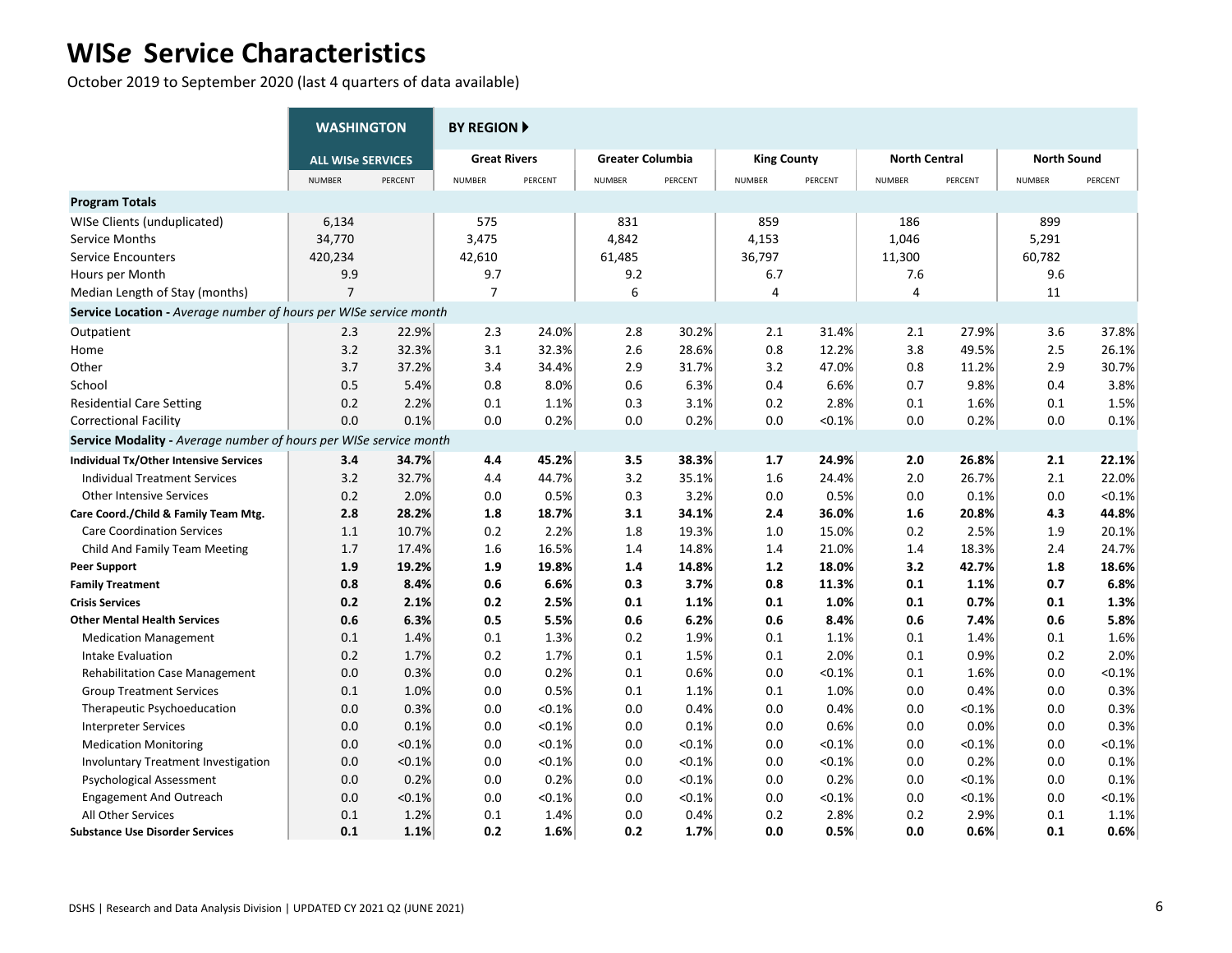October 2019 to September 2020 (last 4 quarters of data available)

|                                                                   | <b>WASHINGTON</b>        |         | <b>BY REGION A</b>   |         |               |         |               |         |                       |         |                       |         |
|-------------------------------------------------------------------|--------------------------|---------|----------------------|---------|---------------|---------|---------------|---------|-----------------------|---------|-----------------------|---------|
| Continued from previous page                                      | <b>ALL WISe SERVICES</b> |         | <b>Pierce County</b> |         | <b>Salish</b> |         | Southwest     |         | <b>Spokane Region</b> |         | <b>Thurston Mason</b> |         |
| <b>Program Totals</b>                                             | <b>NUMBER</b>            | PERCENT | <b>NUMBER</b>        | PERCENT | <b>NUMBER</b> | PERCENT | <b>NUMBER</b> | PERCENT | <b>NUMBER</b>         | PERCENT | <b>NUMBER</b>         | PERCENT |
| WISe Clients (unduplicated)                                       | 6,134                    |         | 706                  |         | 378           |         | 443           |         | 768                   |         | 489                   |         |
| Service Months                                                    | 34,770                   |         | 4,013                |         | 2,152         |         | 2,837         |         | 4,432                 |         | 2,529                 |         |
| <b>Service Encounters</b>                                         | 420,234                  |         | 50,535               |         | 24,227        |         | 43,440        |         | 56,902                |         | 32,156                |         |
| Hours per Month                                                   | 9.9                      |         | 12.0                 |         | 8.9           |         | 13.5          |         | 9.6                   |         | 11.7                  |         |
| Median Length of Stay (months)                                    | $\overline{7}$           |         | 9                    |         | 6             |         | 10            |         | 6                     |         | 8                     |         |
| Service Location - Average number of hours per WISe service month |                          |         |                      |         |               |         |               |         |                       |         |                       |         |
| Outpatient                                                        | 2.3                      | 22.9%   | 0.9                  | 7.4%    | 2.0           | 23.1%   | 0.8           | 6.1%    | 3.0                   | 31.8%   | 1.2                   | 10.1%   |
| Home                                                              | 3.2                      | 32.3%   | 5.3                  | 43.8%   | 1.9           | 21.3%   | 5.6           | 41.3%   | 3.1                   | 32.0%   | 4.7                   | 39.9%   |
| Other                                                             | 3.7                      | 37.2%   | 5.3                  | 44.5%   | 4.4           | 49.2%   | 6.3           | 46.8%   | 2.3                   | 23.9%   | 5.2                   | 43.9%   |
| School                                                            | 0.5                      | 5.4%    | 0.4                  | 3.2%    | 0.5           | 5.2%    | 0.7           | 4.9%    | 0.5                   | 5.4%    | 0.6                   | 5.4%    |
| <b>Residential Care Setting</b>                                   | 0.2                      | 2.2%    | 0.1                  | 1.0%    | 0.1           | 0.9%    | 0.1           | 0.7%    | 0.7                   | 6.9%    | 0.1                   | 0.6%    |
| <b>Correctional Facility</b>                                      | 0.0                      | 0.1%    | 0.0                  | 0.1%    | 0.0           | 0.3%    | 0.0           | 0.1%    | 0.0                   | < 0.1%  | 0.0                   | 0.1%    |
| Service Modality - Average number of hours per WISe service month |                          |         |                      |         |               |         |               |         |                       |         |                       |         |
| Individual Tx/Other Intensive Services                            | 3.4                      | 34.7%   | 4.6                  | 38.3%   | 2.7           | 30.9%   | 6.8           | 50.4%   | 3.6                   | 37.8%   | 2.6                   | 22.3%   |
| <b>Individual Treatment Services</b>                              | 3.2                      | 32.7%   | 4.5                  | 37.8%   | 2.2           | 24.5%   | 6.8           | 50.4%   | 3.0                   | 31.0%   | 2.3                   | 19.3%   |
| <b>Other Intensive Services</b>                                   | 0.2                      | 2.0%    | 0.1                  | 0.5%    | 0.6           | 6.4%    | 0.0           | 0.0%    | 0.7                   | 6.8%    | 0.4                   | 3.0%    |
| Care Coord./Child & Family Team Mtg.                              | 2.8                      | 28.2%   | 1.9                  | 16.1%   | 2.3           | 26.1%   | 2.6           | 19.1%   | 2.0                   | 20.7%   | 4.6                   | 39.6%   |
| <b>Care Coordination Services</b>                                 | 1.1                      | 10.7%   | 0.4                  | 3.6%    | 0.7           | 8.0%    | 0.3           | 1.9%    | 0.8                   | 8.4%    | 2.1                   | 17.8%   |
| Child And Family Team Meeting                                     | 1.7                      | 17.4%   | 1.5                  | 12.5%   | 1.6           | 18.1%   | 2.3           | 17.2%   | 1.2                   | 12.3%   | 2.6                   | 21.7%   |
| <b>Peer Support</b>                                               | 1.9                      | 19.2%   | 2.8                  | 23.5%   | 1.6           | 18.6%   | 1.6           | 12.1%   | 2.1                   | 21.9%   | 2.4                   | 20.2%   |
| <b>Family Treatment</b>                                           | 0.8                      | 8.4%    | 1.7                  | 14.1%   | 1.1           | 12.7%   | 1.1           | 8.5%    | 0.5                   | 5.1%    | 1.4                   | 11.7%   |
| <b>Crisis Services</b>                                            | 0.2                      | 2.1%    | 0.4                  | 3.2%    | 0.2           | 1.8%    | 0.6           | 4.6%    | 0.2                   | 1.9%    | 0.2                   | 1.3%    |
| <b>Other Mental Health Services</b>                               | 0.6                      | 6.3%    | 0.5                  | 4.4%    | 0.6           | 7.2%    | 0.6           | 4.3%    | 1.1                   | 11.4%   | 0.4                   | 3.7%    |
| <b>Medication Management</b>                                      | 0.1                      | 1.4%    | 0.1                  | 1.1%    | 0.1           | 1.3%    | 0.2           | 1.4%    | 0.1                   | 1.3%    | 0.1                   | 0.8%    |
| Intake Evaluation                                                 | 0.2                      | 1.7%    | 0.2                  | 1.9%    | 0.1           | 1.5%    | 0.2           | 1.7%    | 0.1                   | 1.5%    | 0.2                   | 1.5%    |
| <b>Rehabilitation Case Management</b>                             | 0.0                      | 0.3%    | 0.0                  | < 0.1%  | 0.1           | 1.1%    | 0.0           | 0.3%    | 0.0                   | 0.2%    | 0.0                   | 0.4%    |
| <b>Group Treatment Services</b>                                   | 0.1                      | 1.0%    | 0.0                  | 0.2%    | 0.0           | 0.2%    | 0.0           | 0.1%    | 0.5                   | 5.2%    | 0.0                   | 0.2%    |
| Therapeutic Psychoeducation                                       | 0.0                      | 0.3%    | 0.0                  | < 0.1%  | 0.2           | 2.0%    | 0.0           | < 0.1%  | 0.0                   | 0.3%    | 0.0                   | < 0.1%  |
| <b>Interpreter Services</b>                                       | 0.0                      | 0.1%    | 0.0                  | < 0.1%  | 0.0           | 0.0%    | 0.0           | < 0.1%  | 0.0                   | < 0.1%  | 0.0                   | 0.0%    |
| <b>Medication Monitoring</b>                                      | 0.0                      | < 0.1%  | 0.0                  | < 0.1%  | 0.0           | 0.0%    | 0.0           | < 0.1%  | 0.0                   | < 0.1%  | 0.0                   | 0.1%    |
| Involuntary Treatment Investigation                               | 0.0                      | < 0.1%  | 0.0                  | < 0.1%  | 0.0           | 0.2%    | 0.0           | < 0.1%  | 0.0                   | 0.2%    | 0.0                   | < 0.1%  |
| <b>Psychological Assessment</b>                                   | 0.0                      | 0.2%    | 0.0                  | < 0.1%  | 0.0           | 0.1%    | 0.0           | 0.1%    | 0.0                   | 0.5%    | 0.0                   | 0.1%    |
| <b>Engagement And Outreach</b>                                    | 0.0                      | < 0.1%  | 0.0                  | 0.2%    | 0.0           | < 0.1%  | 0.0           | < 0.1%  | 0.0                   | <0.1%   | 0.0                   | < 0.1%  |
| <b>All Other Services</b>                                         | 0.1                      | 1.2%    | 0.1                  | 0.9%    | 0.1           | 0.8%    | 0.1           | 0.6%    | 0.2                   | 2.2%    | 0.1                   | 0.6%    |
| <b>Substance Use Disorder Services</b>                            | 0.1                      | 1.1%    | 0.0                  | 0.3%    | 0.3           | 2.8%    | 0.1           | 1.0%    | 0.1                   | 1.1%    | 0.1                   | 1.1%    |

**DATA SOURCE:** Administrative data (ProviderOne).

NOTES: WISe services include WISe service encounters recorded in P1 data system, including all behavioral health outpatient services received in a month with at least one "U8" mental health service. Region information is d 2019 Behavioral Health Organization (BHO) and IMC boundaries. Youth served in more than one region during the report date range have been allocated to the region in which they received the greatest number of WISe "U8" serv the date range. Service months and service encounters for youth served in more than one region during a month have been allocated to the region in which they received the greatest number of WISe service months during the m factors applied. Median lifetable length of stay shown for episodes of WISe services starting in time period specified. Some medians not availalbe due to a large proportion of censored episodes (episodes for which the full unknown).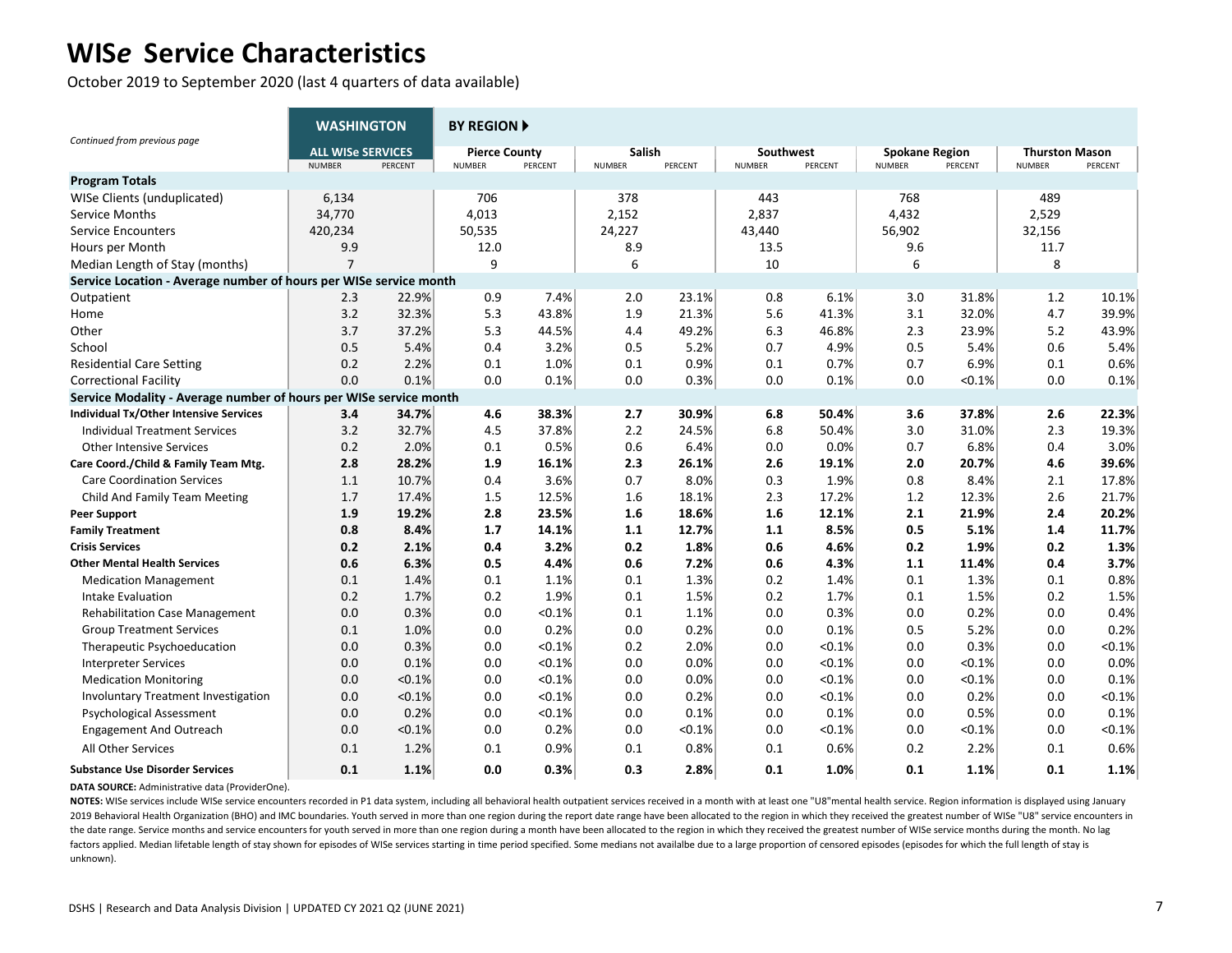Initial assessments July 2014 to September 2020, follow-ups 6 months later (cumulative since WISe program began)

#### **Child and Adolescent Needs and Strengths (CANS) at Intake and 6-Month Follow-Up**

|                                                 | <b>WASHINGTON</b>                  |        | <b>BY REGION A</b>  |        |                         |        |                                                      |        |                      |                     |                    |        |
|-------------------------------------------------|------------------------------------|--------|---------------------|--------|-------------------------|--------|------------------------------------------------------|--------|----------------------|---------------------|--------------------|--------|
|                                                 | <b>ALL WISe</b><br><b>SERVICES</b> |        | <b>Great Rivers</b> |        | <b>Greater Columbia</b> |        | <b>King County</b>                                   |        | <b>North Central</b> |                     | <b>North Sound</b> |        |
|                                                 | Intake                             | 6 Mos. | Intake              | 6 Mos. | Intake                  | 6 Mos. | Intake                                               | 6 Mos. | Intake               | 6 Mos.              | Intake             | 6 Mos. |
| <b>Number of WISe Clients</b>                   | 6,192                              |        | 423                 |        | 875                     |        | 613                                                  |        | 133                  |                     | 1199               |        |
| <b>Total Counts of Needs and Strengths</b>      |                                    |        |                     |        |                         |        |                                                      |        |                      |                     |                    |        |
| Average # of actionable treatment needs         | 14                                 | 10     | 15                  | 11     | 13                      | 9      | 10                                                   | 8      | 14                   | 9                   | 14                 | 11     |
| Average # of identified strengths               | 8                                  | 9      | 8                   | 9      | 9                       | 10     | 8                                                    | 9      | $\overline{7}$       | 8                   | $\overline{7}$     | 8      |
| <b>Needs: Behavioral/Emotional</b>              |                                    |        |                     |        |                         |        | Top 5 Actionable Treatment Needs at Intake Statewide |        |                      |                     |                    |        |
| <b>Emotional control problems</b>               | 78%                                | 57%    | 88%                 | 66%    | 83%                     | 48%    | 52%                                                  | 39%    | 84%                  | 62%                 | 79%                | 63%    |
| Mood disturbance problems                       | 68%                                | 47%    | 73%                 | 49%    | 74%                     | 43%    | 46%                                                  | 38%    | 71%                  | 38%                 | 67%                | 50%    |
| Attention/impulse problems                      | 67%                                | 56%    | 75%                 | 61%    | 67%                     | 51%    | 44%                                                  | 42%    | 65%                  | 45%                 | 70%                | 64%    |
| Anxiety                                         | 62%                                | 49%    | 64%                 | 49%    | 65%                     | 40%    | 46%                                                  | 41%    | 61%                  | 38%                 | 64%                | 60%    |
| Adjustment to trauma                            | 59%                                | 45%    | 63%                 | 47%    | 62%                     | 40%    | 44%                                                  | 35%    | 67%                  | 51%                 | 54%                | 46%    |
| <b>Needs: Risk Factors</b>                      |                                    |        |                     |        |                         |        | Top 5 Actionable Treatment Needs at Intake Statewide |        |                      |                     |                    |        |
| Decision-making problems                        | 58%                                | 42%    | 69%                 | 52%    | 59%                     | 36%    | 33%                                                  | 24%    | 67%                  | 36%                 | 64%                | 51%    |
| Danger to others                                | 41%                                | 21%    | 51%                 | 26%    | 36%                     | 15%    | 26%                                                  | 14%    | 30%                  | 11%                 | 41%                | 23%    |
| Suicide risk                                    | 29%                                | 12%    | 31%                 | 11%    | 29%                     | 8%     | 17%                                                  | 10%    | 18%                  | $\sim$ <sup>1</sup> | 26%                | 11%    |
| Intended misbehavior                            | 29%                                | 21%    | 33%                 | 22%    | 28%                     | 17%    | 17%                                                  | 13%    | 41%                  | 27%                 | 29%                | 22%    |
| Non-suicidal self-injury                        | 27%                                | 12%    | 31%                 | 12%    | 29%                     | 11%    | 16%                                                  | 8%     | 20%                  | $\sim$ <sup>1</sup> | 23%                | 12%    |
| <b>Needs: Life Domain Functioning</b>           |                                    |        |                     |        |                         |        | Top 5 Actionable Treatment Needs at Intake Statewide |        |                      |                     |                    |        |
| Family problems                                 | 78%                                | 55%    | 81%                 | 60%    | 77%                     | 46%    | 54%                                                  | 37%    | 77%                  | 54%                 | 82%                | 62%    |
| Interpersonal problems                          | 62%                                | 45%    | 63%                 | 45%    | 55%                     | 36%    | 47%                                                  | 37%    | 71%                  | 43%                 | 72%                | 52%    |
| Living situation problems                       | 59%                                | 39%    | 69%                 | 46%    | 64%                     | 36%    | 38%                                                  | 30%    | 65%                  | 46%                 | 64%                | 45%    |
| School achievement problems                     | 52%                                | 40%    | 47%                 | 35%    | 52%                     | 36%    | 49%                                                  | 38%    | 55%                  | 34%                 | 53%                | 44%    |
| School behavior problems                        | 49%                                | 29%    | 56%                 | 29%    | 43%                     | 26%    | 44%                                                  | 31%    | 59%                  | 27%                 | 49%                | 29%    |
| <b>Needs: Other Domains</b>                     |                                    |        |                     |        |                         |        | Top 5 Actionable Treatment Needs at Intake Statewide |        |                      |                     |                    |        |
| Family stress problems                          | 71%                                | 55%    | 71%                 | 53%    | 67%                     | 45%    | 58%                                                  | 48%    | 68%                  | 43%                 | 74%                | 62%    |
| TA youth deficits in educational goals/progress | 41%                                | 36%    | 41%                 | 36%    | 30%                     | 27%    | 42%                                                  | 42%    | 39%                  | 42%                 | 44%                | 37%    |
| TA youth deficits in independent living skills  | 38%                                | 40%    | 43%                 | 41%    | 32%                     | 29%    | 41%                                                  | 48%    | 42%                  | 32%                 | 43%                | 45%    |
| TA youth financial resource problems            | 27%                                | 28%    | 31%                 | 34%    | 21%                     | 22%    | 35%                                                  | 42%    | 39%                  | 19%                 | 30%                | 28%    |
| Caregiver mental health problems                | 26%                                | 26%    | 23%                 | 22%    | 21%                     | 18%    | 22%                                                  | 21%    | 17%                  | 16%                 | 23%                | 27%    |
| <b>Strengths</b>                                |                                    |        |                     |        |                         |        | Top 5 Youth Strengths by Growth Over Time Statewide  |        |                      |                     |                    |        |
| Relationship permanence                         | 64%                                | 72%    | 61%                 | 75%    | 71%                     | 80%    | 75%                                                  | 80%    | 65%                  | 74%                 | 53%                | 62%    |
| Educational system strengths                    | 63%                                | 76%    | 64%                 | 77%    | 66%                     | 80%    | 68%                                                  | 78%    | 62%                  | 76%                 | 63%                | 79%    |
| Optimism                                        | 58%                                | 66%    | 56%                 | 66%    | 63%                     | 72%    | 67%                                                  | 72%    | 53%                  | 64%                 | 50%                | 55%    |
| Resilience                                      | 52%                                | 63%    | 47%                 | 59%    | 55%                     | 71%    | 67%                                                  | 76%    | 31%                  | 50%                 | 36%                | 43%    |
| Community connection                            | 45%                                | 54%    | 45%                 | 51%    | 50%                     | 64%    | 50%                                                  | 63%    | 30%                  | 53%                 | 41%                | 50%    |

*Continued on next page*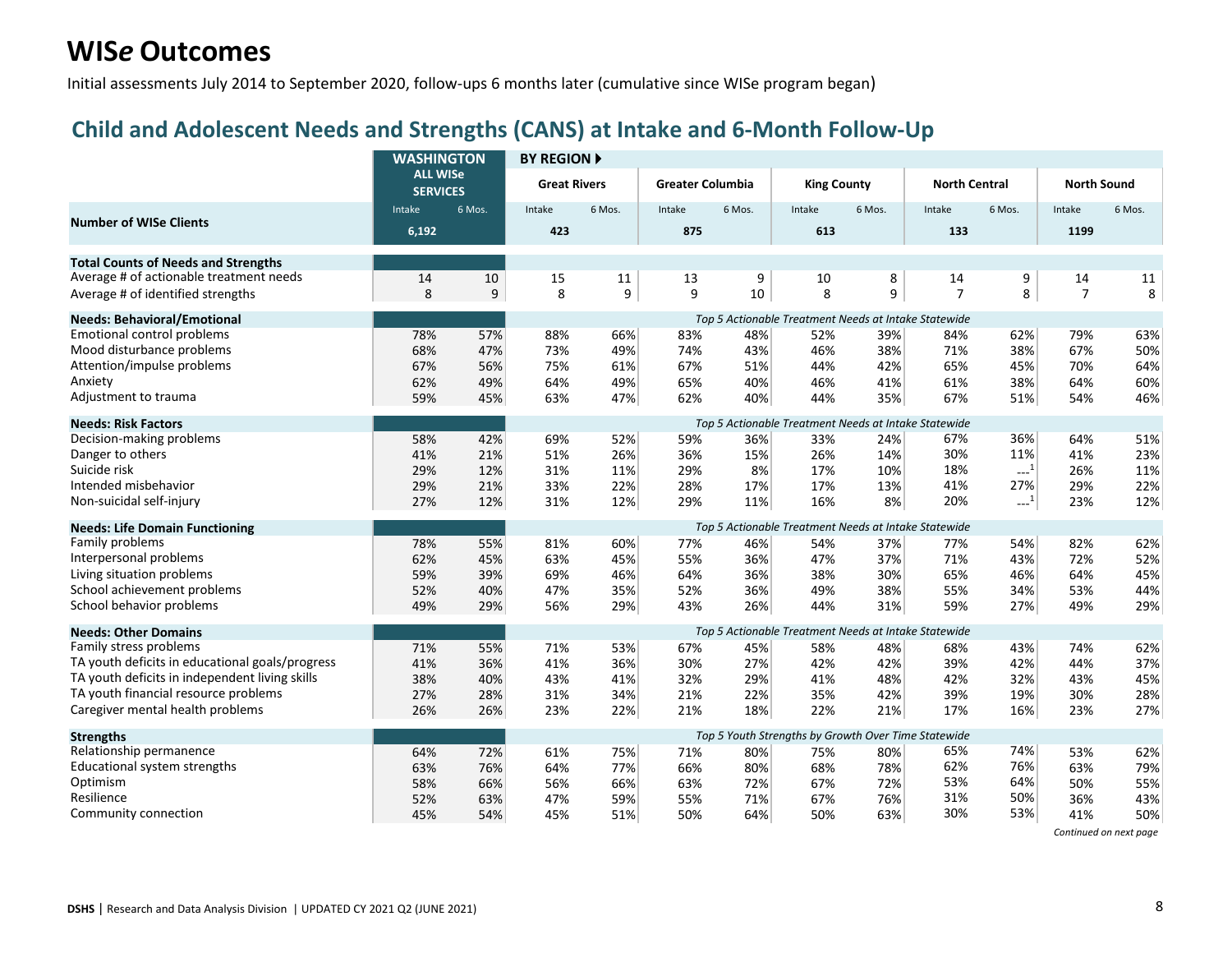Initial assessments July 2014 to September 2020, follow-ups 6 months later (cumulative since WISe program began)

| Continued from previous page                                                           | <b>WASHINGTON</b>                  |            | <b>BY REGION A</b> |            |                |                |                                                      |            |                       |            |                       |            |
|----------------------------------------------------------------------------------------|------------------------------------|------------|--------------------|------------|----------------|----------------|------------------------------------------------------|------------|-----------------------|------------|-----------------------|------------|
|                                                                                        | <b>ALL WISe</b><br><b>SERVICES</b> |            | Pierce             |            | <b>Salish</b>  |                | Southwest                                            |            | <b>Spokane Region</b> |            | <b>Thurston Mason</b> |            |
| <b>Number of WISe Clients</b>                                                          | Intake<br>6,192                    | 6 Mos.     | Intake<br>924      | 6 Mos.     | Intake<br>282  | 6 Mos.         | Intake<br>625                                        | 6 Mos.     | Intake<br>573         | 6 Mos.     | Intake<br>545         | 6 Mos.     |
| <b>Total Counts of Needs and Strengths</b>                                             |                                    |            |                    |            |                |                |                                                      |            |                       |            |                       |            |
| Average # of actionable treatment needs                                                | 14                                 | 10         | 15                 | 11         | 13             | 10             | 15                                                   | 10         | 16                    | 11         | 13                    | 10         |
| Average # of identified strengths                                                      | 8                                  | 9          | 8                  | 9          | $\overline{7}$ | $\overline{7}$ | 8                                                    | 9          | 8                     | 9          | 8                     | 9          |
| <b>Needs: Behavioral/Emotional</b>                                                     |                                    |            |                    |            |                |                | Top 5 Actionable Treatment Needs at Intake Statewide |            |                       |            |                       |            |
| <b>Emotional control problems</b>                                                      | 78%                                | 57%        | 79%                | 60%        | 74%            | 54%            | 85%                                                  | 60%        | 90%                   | 66%        | 74%                   | 53%        |
| Mood disturbance problems                                                              | 68%                                | 47%        | 71%                | 49%        | 71%            | 49%            | 72%                                                  | 52%        | 73%                   | 47%        | 65%                   | 44%        |
| Attention/impulse problems                                                             | 67%                                | 56%        | 69%                | 59%        | 65%            | 54%            | 71%                                                  | 60%        | 79%                   | 65%        | 62%                   | 46%        |
| Anxiety                                                                                | 62%                                | 49%        | 58%                | 48%        | 59%            | 43%            | 72%                                                  | 57%        | 73%                   | 58%        | 60%                   | 43%        |
| Adjustment to trauma                                                                   | 59%                                | 45%        | 64%                | 51%        | 60%            | 40%            | 59%                                                  | 46%        | 68%                   | 50%        | 55%                   | 41%        |
| <b>Needs: Risk Factors</b>                                                             |                                    |            |                    |            |                |                | Top 5 Actionable Treatment Needs at Intake Statewide |            |                       |            |                       |            |
| Decision-making problems                                                               | 58%                                | 42%        | 61%                | 47%        | 50%            | 38%            | 55%                                                  | 42%        | 70%                   | 46%        | 45%                   | 36%        |
| Danger to others                                                                       | 41%                                | 21%        | 52%                | 30%        | 34%            | 22%            | 44%                                                  | 24%        | 50%                   | 22%        | 30%                   | 16%        |
| Suicide risk<br>Intended misbehavior                                                   | 29%                                | 12%        | 45%                | 23%        | 23%            | $-2$           | 32%                                                  | 14%        | 32%<br>44%            | 11%<br>31% | 26%                   | 9%         |
| Non-suicidal self-injury                                                               | 29%                                | 21%        | 21%                | 18%        | 25%            | 18%            | 34%                                                  | 25%        | 35%                   | 14%        | 30%                   | 22%        |
|                                                                                        | 27%                                | 12%        | 35%                | 17%        | 30%            | $-2$           | 29%                                                  | 12%        |                       |            | 21%                   | 9%         |
| <b>Needs: Life Domain Functioning</b>                                                  |                                    |            |                    |            |                |                | Top 5 Actionable Treatment Needs at Intake Statewide |            |                       |            |                       |            |
| Family problems                                                                        | 78%                                | 55%        | 86%                | 64%        | 75%            | 56%            | 81%                                                  | 53%        | 84%                   | 59%        | 79%                   | 53%        |
| Interpersonal problems                                                                 | 62%                                | 45%        | 67%                | 49%        | 57%            | 45%            | 64%                                                  | 47%        | 65%                   | 44%        | 57%                   | 44%        |
| Living situation problems<br>School achievement problems                               | 59%                                | 39%        | 56%                | 38%        | 48%            | 32%            | 57%                                                  | 35%        | 71%                   | 45%        | 59%                   | 33%        |
| School behavior problems                                                               | 52%                                | 40%        | 55%                | 44%        | 47%            | 38%            | 56%                                                  | 42%        | 46%                   | 36%        | 53%                   | 38%        |
|                                                                                        | 49%                                | 29%        | 52%                | 31%        | 49%            | 28%            | 52%                                                  | 29%        | 53%                   | 28%        | 48%                   | 27%        |
| <b>Needs: Other Domains</b>                                                            |                                    |            |                    |            |                |                | Top 5 Actionable Treatment Needs at Intake Statewide |            |                       |            |                       |            |
| Family stress problems                                                                 | 71%                                | 55%        | 75%                | 60%        | 77%            | 58%            | 70%                                                  | 53%        | 82%                   | 58%        | 68%                   | 51%        |
| TA youth deficits in educational goals/progress                                        | 41%                                | 36%        | 45%                | 40%        | 38%            | 38%            | 40%                                                  | 35%        | 42%                   | 35%        | 43%                   | 34%        |
| TA youth deficits in independent living skills<br>TA youth financial resource problems | 38%                                | 40%        | 34%                | 40%        | 27%            | 32%            | 44%                                                  | 37%        | 44%                   | 52%        | 33%                   | 38%        |
| Caregiver mental health problems                                                       | 27%                                | 28%        | 22%                | 26%        | 22%            | 23%            | 26%                                                  | 27%        | 32%                   | 37%        | 24%                   | 25%        |
|                                                                                        | 26%                                | 26%        | 30%                | 33%        | 35%            | 30%            | 31%                                                  | 28%        | 30%                   | 27%        | 29%                   | 28%        |
| <b>Strengths</b>                                                                       |                                    |            |                    |            |                |                | Top 5 Youth Strengths by Growth Over Time Statewide  |            |                       |            |                       |            |
| Relationship permanence                                                                | 64%                                | 72%        | 67%                | 72%        | 61%            | 69%            | 68%                                                  | 69%        | 61%                   | 74%        | 63%                   | 73%        |
| Educational system strengths                                                           | 63%                                | 76%        | 62%                | 71%        | 46%            | 55%            | 60%                                                  | 72%        | 64%                   | 80%<br>65% | 59%                   | 75%        |
| Optimism<br>Resilience                                                                 | 58%                                | 66%        | 67%                | 73%        | 50%            | 55%            | 55%                                                  | 66%        | 51%<br>46%            | 64%        | 57%                   | 68%        |
| Community connection                                                                   | 52%<br>45%                         | 63%<br>54% | 73%<br>48%         | 78%<br>54% | 50%<br>34%     | 56%<br>36%     | 48%<br>46%                                           | 60%<br>54% | 47%                   | 54%        | 54%<br>44%            | 66%<br>52% |
|                                                                                        |                                    |            |                    |            |                |                |                                                      |            |                       |            |                       |            |

DATA SOURCE: Behavioral Health Assessment System (BHAS).

NOTES: These statistics reflect change over time in actionable treatment needs and youth strengths as identified on the CANS Full Assessment, conducted at intake and at 6-month follow up, for youth participating in the WIS includes youth who completed a CANS initial assessment between 07/1/2014 and 09/30/2020 and whose 6-month reassessment was available in BHAS as of 03/31/2021. Youth served in different regions at the intake and 6-month tim been allocated to the region in which their 6-month CANS was completed. The table displays the proportion of children with clinically significant treatment needs at each time point, i.e. the clinician rated the item as a 2 ("need for immediate or intensive action") instead of a 0 ("no current need") or 1 ("watchful waiting/prevention"). The top five treatment needs within each domain, by proportion at intake/initial assessment, are shown. Th the statewide ranking and may not reflect item rank order for each region. A decline at the time of the 6-month reassessment represents improvement for these measures, i.e., a decrease in the proportion of children and you significant treatment needs in these areas. TA (Transition to Adulthood) items are only administered to youth age 15+. The top five strengths, by growth over time, are shown. An increase at the time of the 6-month reassess improvement for these measures, i.e., an increase in the proportion of children and youth with identified strengths that can be used in treatment planning to facilitate recovery. Strengths are identified when the clinician ("significant strength") or 1 ("some strength") instead of a 2 ("potential strength") or 3 ("no strength identified at this time"). In order to protect the privacy of individuals, cells in this data product that contain sm displayed. <sup>2</sup>Some additional cells with n>10 have been suppressed to ensure that cells with small numbers cannot be recalculated. Regions reflect HCA managed care regions as of January 2019.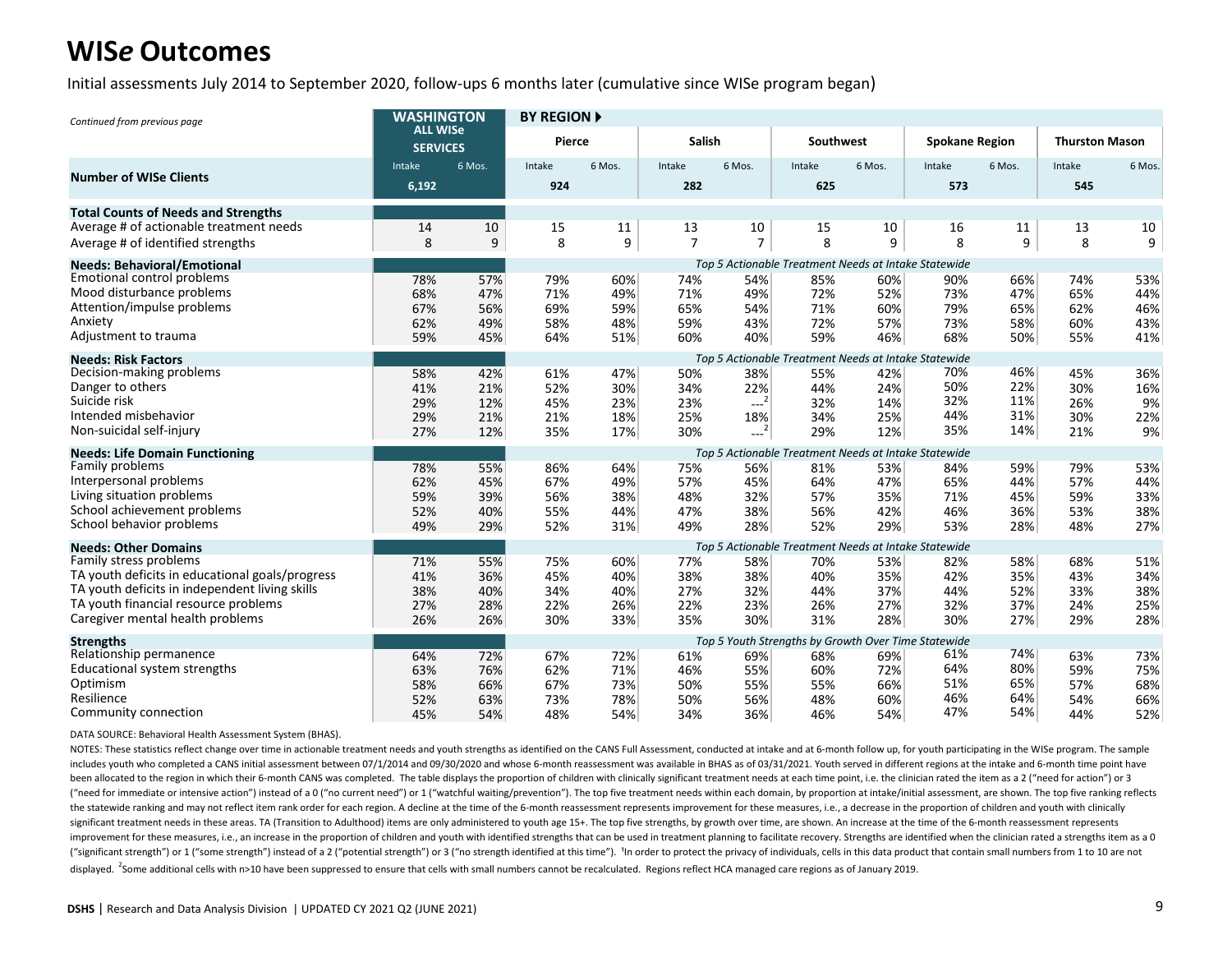Initial assessments October 2019 to September 2020, follow-ups 6 months later (last 4 quarters of data available)

#### **Child and Adolescent Needs and Strengths (CANS) at Intake and 6-Month Follow-Up**

|                                                 | <b>WASHINGTON</b>                  |        | <b>BY REGION ▶</b>  |        |                         |        |                    |        |                                                      |                                                       |                    |        |
|-------------------------------------------------|------------------------------------|--------|---------------------|--------|-------------------------|--------|--------------------|--------|------------------------------------------------------|-------------------------------------------------------|--------------------|--------|
|                                                 | <b>ALL WISe</b><br><b>SERVICES</b> |        | <b>Great Rivers</b> |        | <b>Greater Columbia</b> |        | <b>King County</b> |        | <b>North Central</b>                                 |                                                       | <b>North Sound</b> |        |
| <b>Number of WISe Clients</b>                   | Intake                             | 6 Mos. | Intake              | 6 Mos. | Intake                  | 6 Mos. | Intake             | 6 Mos. | Intake                                               | 6 Mos.                                                | Intake             | 6 Mos. |
|                                                 | 1,603                              |        | 145                 |        | 167                     |        | 121                |        | 37                                                   |                                                       | 322                |        |
| <b>Total Counts of Needs and Strengths</b>      |                                    |        |                     |        |                         |        |                    |        |                                                      |                                                       |                    |        |
| Average # of actionable treatment needs         | 14                                 | 10     | 15                  | 11     | 13                      | 8      | 14                 | 11     | 12                                                   | 9                                                     | 14                 | 11     |
| Average # of identified strengths               | 8                                  | 8      | 8                   | 8      | 9                       | 10     | 8                  | 8      | 8                                                    | 9                                                     | 8                  | 8      |
| <b>Needs: Behavioral/Emotional</b>              |                                    |        |                     |        |                         |        |                    |        | Top 5 Actionable Treatment Needs at Intake Statewide |                                                       |                    |        |
| Emotional control problems                      | 80%                                | 60%    | 88%                 | 70%    | 81%                     | 48%    | 79%                | 60%    | 76%                                                  | 68%                                                   | 78%                | 65%    |
| Attention/impulse problems                      | 70%                                | 60%    | 73%                 | 59%    | 74%                     | 54%    | 64%                | 62%    | 76%                                                  | 59%                                                   | 68%                | 65%    |
| Mood disturbance problems                       | 68%                                | 48%    | 77%                 | 61%    | 69%                     | 43%    | 72%                | 51%    | 54%                                                  | 41%                                                   | 67%                | 51%    |
| Adjustment to trauma                            | 66%                                | 49%    | 69%                 | 53%    | 69%                     | 40%    | 68%                | 56%    | 65%                                                  | 57%                                                   | 63%                | 55%    |
| Anxiety                                         | 63%                                | 49%    | 64%                 | 53%    | 66%                     | 37%    | 56%                | 46%    | 62%                                                  | 46%                                                   | 67%                | 63%    |
| <b>Needs: Risk Factors</b>                      |                                    |        |                     |        |                         |        |                    |        | Top 5 Actionable Treatment Needs at Intake Statewide |                                                       |                    |        |
| Decision-making problems                        | 57%                                | 41%    | 72%                 | 55%    | 54%                     | 37%    | 60%                | 40%    | 76%                                                  | 54%                                                   | 60%                | 48%    |
| Danger to others                                | 43%                                | 23%    | 38%                 | 26%    | 38%                     | 19%    | 45%                | 26%    | 30%                                                  | $\cdots$ <sup>1</sup>                                 | 42%                | 25%    |
| Suicide risk                                    | 32%                                | 14%    | 34%                 | 14%    | 28%                     | $-1$   | 32%                | 17%    | $\cdots$ <sup>1</sup>                                | $\mathbb{H}^{\mathbb{Z}^1}$                           | 30%                | 15%    |
| Non-suicidal self-injury                        | 31%                                | 15%    | 33%                 | 14%    | 33%                     | 15%    | 26%                | 15%    | $\sim$ <sup>1</sup>                                  | $---1$                                                | 23%                | 14%    |
| Intended misbehavior                            | 28%                                | 19%    | 34%                 | 21%    | 26%                     | 13%    | 18%                | 21%    | 38%                                                  | 30%                                                   | 24%                | 18%    |
| <b>Needs: Life Domain Functioning</b>           |                                    |        |                     |        |                         |        |                    |        | Top 5 Actionable Treatment Needs at Intake Statewide |                                                       |                    |        |
| Family problems                                 | 78%                                | 59%    | 79%                 | 59%    | 68%                     | 46%    | 77%                | 58%    | 73%                                                  | 68%                                                   | 81%                | 63%    |
| Interpersonal problems                          | 63%                                | 48%    | 65%                 | 46%    | 59%                     | 36%    | 57%                | 51%    | 62%                                                  | 51%                                                   | 65%                | 52%    |
| Living situation problems                       | 56%                                | 38%    | 71%                 | 47%    | 60%                     | 29%    | 56%                | 42%    | 68%                                                  | 59%                                                   | 61%                | 42%    |
| School achievement problems                     | 48%                                | 39%    | 46%                 | 35%    | 49%                     | 38%    | 53%                | 42%    | $\sim$ <sup>1</sup>                                  | $-1$                                                  | 50%                | 46%    |
| School behavior problems                        | 46%                                | 22%    | 50%                 | 20%    | 44%                     | 20%    | 46%                | 29%    | 49%                                                  | $\cdots$ <sup>1</sup>                                 | 43%                | 22%    |
| <b>Needs: Other Domains</b>                     |                                    |        |                     |        |                         |        |                    |        | Top 5 Actionable Treatment Needs at Intake Statewide |                                                       |                    |        |
| Family stress problems                          | 68%                                | 53%    | 79%                 | 58%    | 54%                     | 31%    | 72%                | 59%    | 65%                                                  | 32%                                                   | 70%                | 59%    |
| TA youth deficits in independent living skills  | 38%                                | 42%    | 37%                 | 33%    | 29%                     | 36%    | 55%                | 59%    | $\sim$ <sup>1</sup>                                  | $\textcolor{red}{\mathbf{L}_\text{max}}^{[1]}$        | 47%                | 50%    |
| TA youth deficits in educational goals/progress | 32%                                | 34%    | 47%                 | 27%    | 19%                     | 19%    | 62%                | 48%    | $-1$                                                 | 38%                                                   | 33%                | 39%    |
| TA youth financial resource problems            | 26%                                | 30%    | 30%                 | 30%    | 17%                     | 24%    | 41%                | 38%    | 38%                                                  | 38%                                                   | 30%                | 35%    |
| Caregiver mental health problems                | 25%                                | 22%    | 26%                 | 23%    | 26%                     | 14%    | 23%                | 21%    | $-1$                                                 | $\begin{smallmatrix} &1\\&\text{-} \end{smallmatrix}$ | 25%                | 26%    |
| <b>Strengths</b>                                |                                    |        |                     |        |                         |        |                    |        | Top 5 Youth Strengths by Growth Over Time Statewide  |                                                       |                    |        |
| Family                                          | 66%                                | 72%    | 66%                 | 70%    | 68%                     | 79%    | 66%                | 79%    | 76%                                                  | 73%                                                   | 61%                | 65%    |
| Relationship permanence                         | 63%                                | 69%    | 64%                 | 77%    | 68%                     | 77%    | 67%                | 67%    | 78%                                                  | 92%                                                   | 54%                | 62%    |
| Educational system strengths                    | 63%                                | 69%    | 58%                 | 69%    | 72%                     | 78%    | 61%                | 69%    | 81%                                                  | 73%                                                   | 61%                | 72%    |
| Optimism                                        | 59%                                | 62%    | 57%                 | 61%    | 66%                     | 70%    | 54%                | 61%    | 68%                                                  | 70%                                                   | 51%                | 55%    |
| Resilience                                      | 58%                                | 63%    | 41%                 | 51%    | 63%                     | 74%    | 62%                | 66%    | 38%                                                  | 57%                                                   | 52%                | 54%    |

*Continued on next page*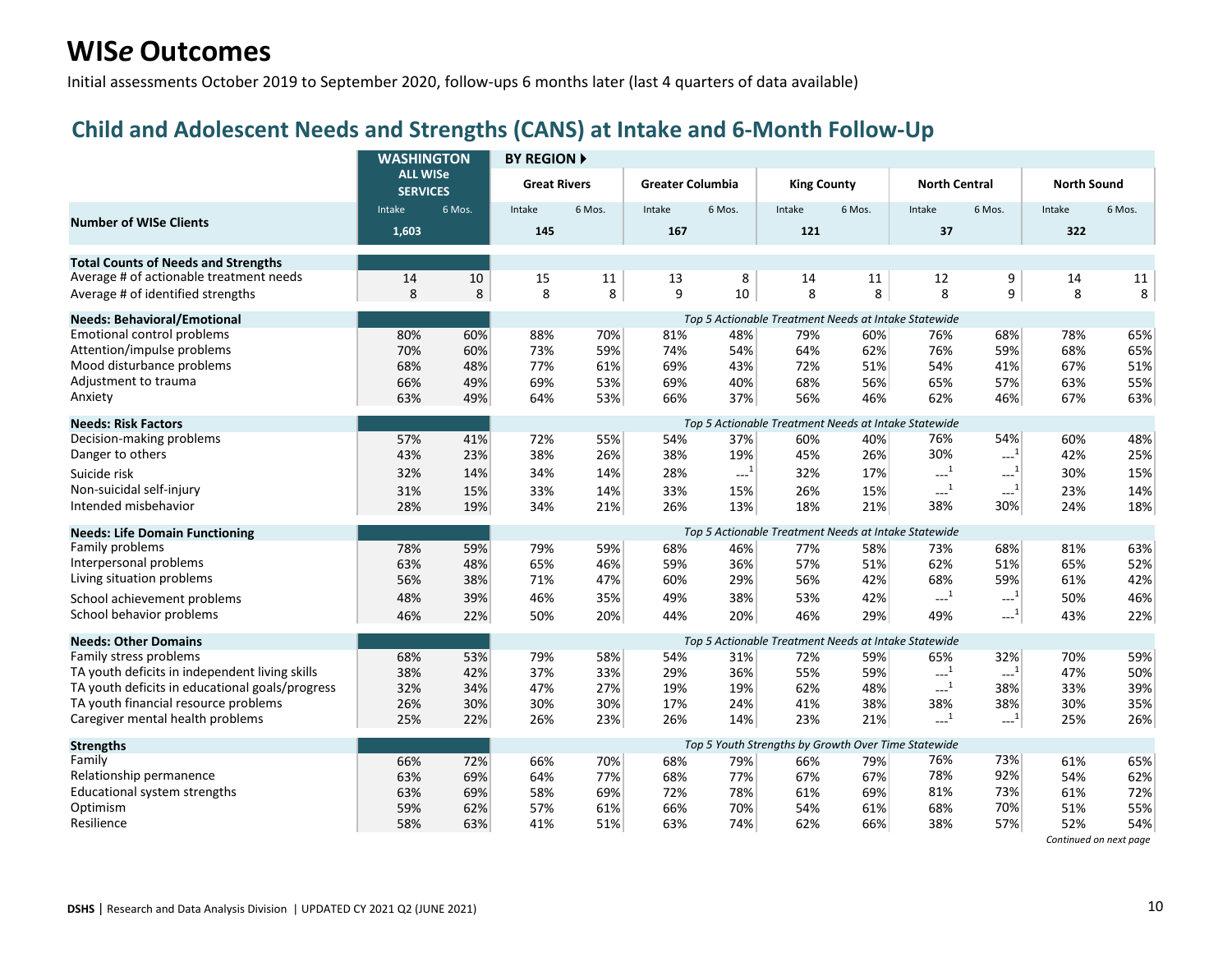Initial assessments October 2019 to September 2020, follow-ups 6 months later (last 4 quarters of data available)

| Continued from previous page                    | <b>WASHINGTON</b>                  |        | <b>BY REGION A</b> |        |                                                  |                                           |           |        |                                                      |        |                       |        |
|-------------------------------------------------|------------------------------------|--------|--------------------|--------|--------------------------------------------------|-------------------------------------------|-----------|--------|------------------------------------------------------|--------|-----------------------|--------|
|                                                 | <b>ALL WISe</b><br><b>SERVICES</b> |        | Pierce             |        | <b>Salish</b>                                    |                                           | Southwest |        | <b>Spokane Region</b>                                |        | <b>Thurston Mason</b> |        |
|                                                 | Intake                             | 6 Mos. | Intake             | 6 Mos. | Intake                                           | 6 Mos.                                    | Intake    | 6 Mos. | Intake                                               | 6 Mos. | Intake                | 6 Mos. |
| <b>Number of WISe Clients</b>                   | 1,603                              |        | 284                |        | 110                                              |                                           | 125       |        | 141                                                  |        | 151                   |        |
| <b>Total Counts of Needs and Strengths</b>      |                                    |        |                    |        |                                                  |                                           |           |        |                                                      |        |                       |        |
| Average # of actionable treatment needs         | 14                                 | 10     | 14                 | 10     | 11                                               | 9                                         | 13        | 10     | 16                                                   | 11     | 13                    | 9      |
| Average # of identified strengths               | 8                                  | 8      | 9                  | 9      | $\overline{7}$                                   | $\overline{7}$                            | 9         | 8      | 7                                                    | 8      | 8                     | 8      |
| <b>Needs: Behavioral/Emotional</b>              |                                    |        |                    |        |                                                  |                                           |           |        | Top 5 Actionable Treatment Needs at Intake Statewide |        |                       |        |
| <b>Emotional control problems</b>               | 80%                                | 60%    | 78%                | 59%    | 69%                                              | 51%                                       | 80%       | 58%    | 90%                                                  | 65%    | 77%                   | 61%    |
| Attention/impulse problems                      | 70%                                | 60%    | 68%                | 57%    | 59%                                              | 49%                                       | 77%       | 66%    | 77%                                                  | 67%    | 71%                   | 53%    |
| Mood disturbance problems                       | 68%                                | 48%    | 66%                | 44%    | 65%                                              | 49%                                       | 66%       | 50%    | 73%                                                  | 40%    | 66%                   | 44%    |
| Adjustment to trauma                            | 66%                                | 49%    | 71%                | 58%    | 67%                                              | 44%                                       | 62%       | 46%    | 72%                                                  | 43%    | 50%                   | 36%    |
| Anxiety                                         | 63%                                | 49%    | 55%                | 48%    | 55%                                              | 38%                                       | 70%       | 50%    | 81%                                                  | 55%    | 56%                   | 39%    |
| <b>Needs: Risk Factors</b>                      |                                    |        |                    |        |                                                  |                                           |           |        | Top 5 Actionable Treatment Needs at Intake Statewide |        |                       |        |
| Decision-making problems                        | 57%                                | 41%    | 50%                | 35%    | 42%                                              | 34%                                       | 50%       | 38%    | 79%                                                  | 45%    | 45%                   | 33%    |
| Danger to others                                | 43%                                | 23%    | 55%                | 29%    | 27%                                              | $-2$                                      | 38%       | 22%    | 57%                                                  | 26%    | 32%                   | 17%    |
| Suicide risk                                    | 32%                                | 14%    | 50%                | 26%    | $---2$                                           | 12%                                       | 25%       | 13%    | 37%                                                  | 10%    | 22%                   | $-1$   |
| Non-suicidal self-injury                        | 31%                                | 15%    | 40%                | 21%    | $\frac{1}{2}$                                    | $--2$                                     | 27%       | 12%    | 45%                                                  | 15%    | 23%                   | 13%    |
| Intended misbehavior                            | 28%                                | 19%    | 22%                | 14%    | 19%                                              | 13%                                       | 34%       | 22%    | 43%                                                  | 31%    | 34%                   | 27%    |
| <b>Needs: Life Domain Functioning</b>           |                                    |        |                    |        |                                                  |                                           |           |        | Top 5 Actionable Treatment Needs at Intake Statewide |        |                       |        |
| Family problems                                 | 78%                                | 59%    | 85%                | 65%    | 75%                                              | 54%                                       | 72%       | 54%    | 86%                                                  | 60%    | 74%                   | 55%    |
| Interpersonal problems                          | 63%                                | 48%    | 71%                | 53%    | 50%                                              | 40%                                       | 68%       | 55%    | 69%                                                  | 48%    | 49%                   | 47%    |
| Living situation problems                       | 56%                                | 38%    | 47%                | 33%    | 45%                                              | 31%                                       | 39%       | 34%    | 73%                                                  | 48%    | 50%                   | 36%    |
| School achievement problems                     | 48%                                | 39%    | 50%                | 42%    | $---2$                                           | $-2$                                      | 54%       | 42%    | 42%                                                  | 28%    | 50%                   | 38%    |
| School behavior problems                        | 46%                                | 22%    | 52%                | 27%    | 45%                                              | 22%                                       | 46%       | 18%    | 40%                                                  | $-2$   | 47%                   | 25%    |
| <b>Needs: Other Domains</b>                     |                                    |        |                    |        |                                                  |                                           |           |        | Top 5 Actionable Treatment Needs at Intake Statewide |        |                       |        |
| Family stress problems                          | 68%                                | 53%    | 68%                | 57%    | 66%                                              | 55%                                       | 59%       | 48%    | 84%                                                  | 57%    | 64%                   | 51%    |
| TA youth deficits in independent living skills  | 38%                                | 42%    | 28%                | 45%    | $\begin{smallmatrix} &1\\1&\\&\end{smallmatrix}$ | $-2^{1}$                                  | 52%       | 33%    | 51%                                                  | 46%    | 36%                   | 44%    |
| TA youth deficits in educational goals/progress | 32%                                | 34%    | 35%                | 32%    | $-2$                                             | 36%                                       | 33%       | 33%    | 31%                                                  | 37%    | 19%                   | 31%    |
| TA youth financial resource problems            | 26%                                | 30%    | 16%                | 26%    | 25%                                              | 25%                                       | 24%       | 27%    | 34%                                                  | 34%    | 25%                   | 28%    |
| Caregiver mental health problems                | 25%                                | 22%    | 26%                | 23%    | $-2$                                             | $\begin{smallmatrix} &2\end{smallmatrix}$ | 22%       | 22%    | 28%                                                  | 24%    | 27%                   | 24%    |
| <b>Strengths</b>                                |                                    |        |                    |        |                                                  |                                           |           |        | Top 5 Youth Strengths by Growth Over Time Statewide  |        |                       |        |
| Family                                          | 66%                                | 72%    | 62%                | 70%    | 66%                                              | 71%                                       | 78%       | 74%    | 57%                                                  | 69%    | 75%                   | 79%    |
| Relationship permanence                         | 63%                                | 69%    | 70%                | 69%    | 55%                                              | 63%                                       | 72%       | 68%    | 54%                                                  | 65%    | 66%                   | 73%    |
| Educational system strengths                    | 63%                                | 69%    | 62%                | 63%    | 49%                                              | 50%                                       | 66%       | 60%    | 62%                                                  | 79%    | 67%                   | 74%    |
| Optimism                                        | 59%                                | 62%    | 69%                | 69%    | 55%                                              | 57%                                       | 61%       | 60%    | 49%                                                  | 62%    | 67%                   | 63%    |
| Resilience                                      | 58%                                | 63%    | 81%                | 77%    | 52%                                              | 55%                                       | 62%       | 59%    | 39%                                                  | 56%    | 60%                   | 70%    |

DATA SOURCE: Behavioral Health Assessment System (BHAS).

NOTES: These statistics reflect change over time in actionable treatment needs and youth strengths as identified on the CANS Full Assessment, conducted at intake and at 6-month follow up, for youth participating in the WIS includes youth who completed a CANS initial assessment between 10/1/2019 and 9/30/2020 and whose 6-month reassessment was available in BHAS as of 3/31/2021. Youth served in different regions at the intake and 6-month time been allocated to the region in which their 6-month CANS was completed. The table displays the proportion of children with clinically significant treatment needs at each time point, i.e. the clinician rated the item as a 2 ("need for immediate or intensive action") instead of a 0 ("no current need") or 1 ("watchful waiting/prevention"). The top five treatment needs within each domain, by proportion at intake/initial assessment, are shown. Th reflects the statewide ranking and may not reflect item rank order for each region. A decline at the time of the 6-month reassessment represents improvement for these measures, i.e., a decrease in the proportion of childre clinically significant treatment needs in these areas. TA (Transition to Adulthood) items are only administered to youth age 15+. The top five strengths, by growth over time, are shown. An increase at the time of the 6-mon represents improvement for these measures, i.e., an increase in the proportion of children and youth with identified strengths that can be used in treatment planning to facilitate recovery. Strengths are identified when th strengths item as a 0 ("significant strength") or 1 ("some strength") instead of a 2 ("potential strength") or 3 ("no strength dentified at this time"). "In order to protect the privacy of individuals, cells in this data p from 1 to 10 are not displayed. <sup>2</sup>Some additional cells with n>10 have been suppressed to ensure that cells with small numbers cannot be recalculated. Regions reflect HCA managed care regions as of January 2019.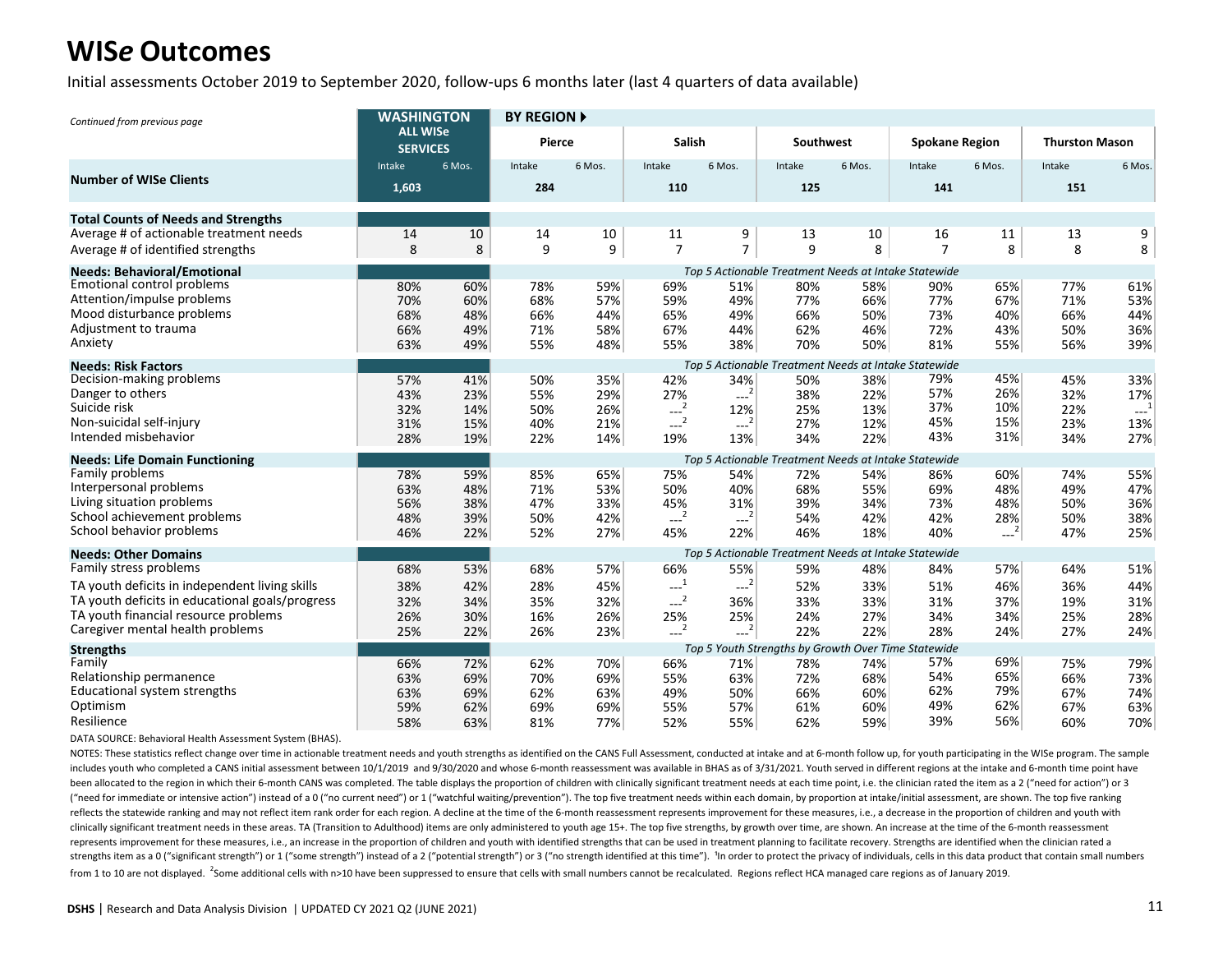# **WIS***e* **and Behavioral Rehabilitation Services (BRS)**

#### **Youth in Both WISe and BRS in the Same Month**

Most Recent 24 Months of Data



SOURCE: ProviderOne data (WISe) and FamLink administrative data (BRS).